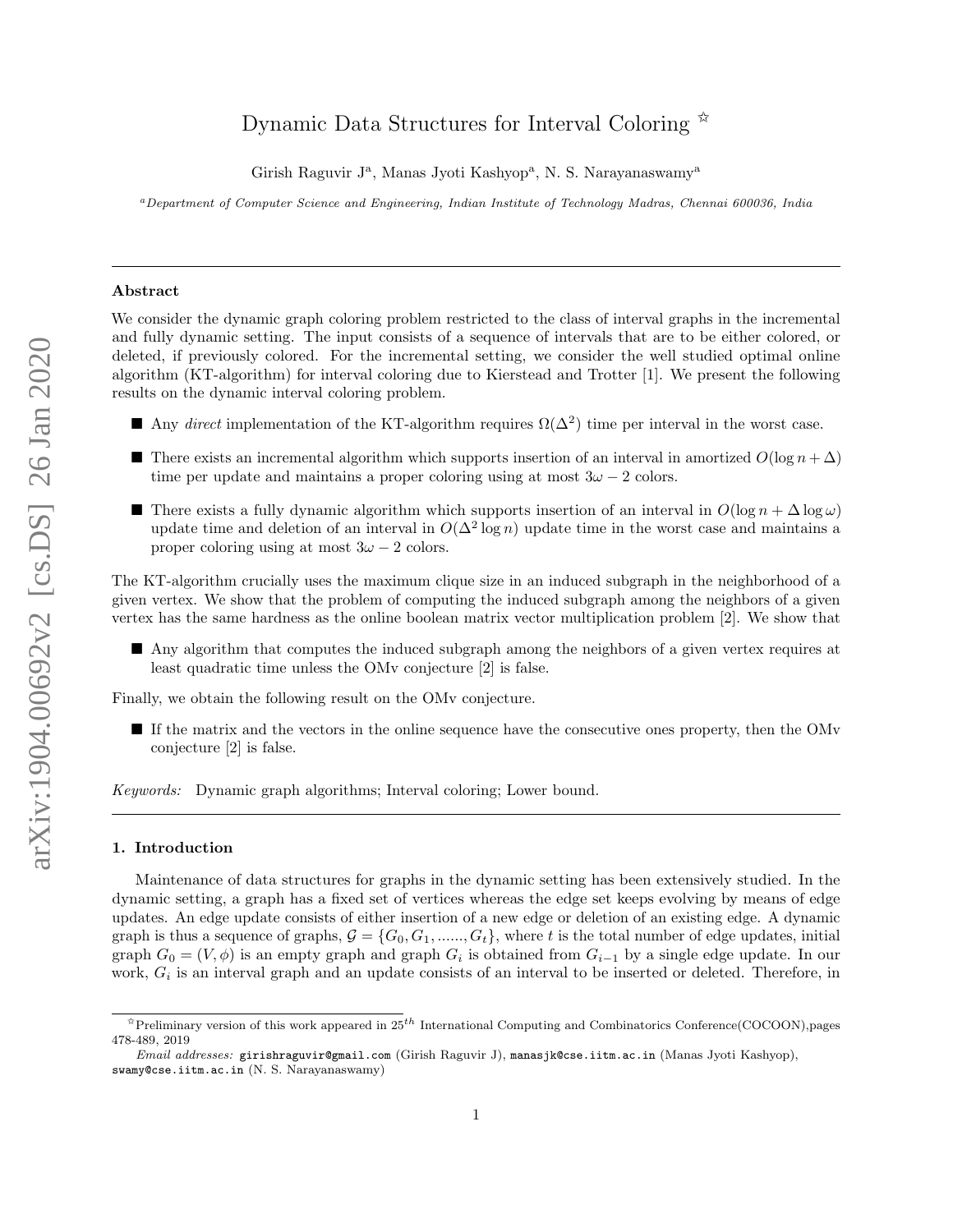our dynamic setting, a single update may insert or delete many edges in the underlying interval graph. This is different from the commonly studied case in the area of dynamic graph algorithms where on each edge update a single edge is inserted or deleted.

The graph coloring problem is one of the most extensively studied problems. In the dynamic setting, graph coloring problem is as follows: there is an online sequence of edge updates and the goal is to maintain proper coloring after every update. Several works  $([3],[4],[5]$  and  $[6])$  propose heuristic and experimental results on the dynamic graph coloring problem. To the best of our knowledge, the formal analysis of data structures for dynamic graph coloring have been done in  $[7]$ ,  $[8]$ ,  $[9]$ ,  $[10]$ ,  $[11]$ , and  $[12]$ . We continue the study of dynamic data structures for graph coloring. We focus on interval graphs in the incremental as well as in the fully dynamic setting. The online update sequence consists of intervals and our goal is to maintain a proper coloring of the intervals with as few colors as possible while maintaining a small update time. In the incremental setting, each update in the online update sequence consists of an interval to be colored. In the fully dynamic setting, each update in the online update sequence consists of either an interval to be colored or a previously colored interval to be deleted.

In the incremental setting, intervals in the update sequence are inserted one after the other and we aim to efficiently maintain a proper coloring of the intervals using as few colors as possible after every update. Our approach is to consider efficient implementations of well-studied online algorithms for interval coloring. Online algorithms for interval coloring and variants is a rich area with many results [13]. Note that an online algorithm is not allowed to re-color a vertex during the execution of the algorithm. On the other hand, an incremental algorithm is not restricted in anyway during an update step except that we desire that the updates be done as efficiently as possible. Naturally, an online interval coloring algorithm which is efficiently implementable is a good candidate for an incremental interval coloring algorithm as it only assigns a color to the current interval, and does not change the color of any of the other intervals. For the online interval coloring problem, Kierstead and Trotter presented a 3 competitive algorithm (KT-algorithm) and they also proved that their result is tight [1]. The tightness is proved by showing the existence of an adaptive adversary that forces an online algorithm to use  $3\omega - 2$  colors where  $\omega$  is the maximum clique size in the interval graph formed by the given set of intervals. On the other hand, the KT-algorithm uses at most  $3\omega - 2$  colors.

#### 1.1. Our Results

Our goal is to design incremental and fully-dynamic algorithms for interval coloring. Towards this, we study efficient implementations of the KT-algorithm. The KT-algorithm computes a coloring in which each color is a 2-tuple  $(p(v), o(v))$ , where  $p(v)$  is the level value of v and  $o(v)$  is the offset of v. In the incremental and fully-dynamic setting, we design efficient 3-approximation algorithms for interval coloring. In the incremental case our results leave open the possibility of improving the number of colors used by sacrificing the constraint in online algorithms that an interval cannot be re-colored. We start by considering the efficiency of a direct implementation of the KT-algorithm. A direct implementation uses a data structure that only maintains the intervals and responds to intersection queries by reporting the intervals which intersect a queried interval. We show the following result in Section 2.2.

• Any direct implementation of the KT-algorithm requires  $\Omega(\Delta^2)$  time per interval in the worst case, where  $\Delta$  is the maximum degree of a vertex in the associated interval graph. (Theorem 2)

We then show that a comparison based data structure which supports the insertion of a new interval or computes the number of intervals intersecting a given interval requires  $\Omega(\log n)$  comparisons for at least one of the operations (Lemma 3). In Section 2.3, our next result is a different approach to compute the level value for an interval. This approach avoids the lower bound for a direct implementation by maintaining additional information associated with the intervals that have been colored. While our approach, called Algorithm KT-SLS, uses the same number of colors as the KT-algorithm, we show that the level value for each interval computed by our approach is at most the level value computed by the KT-algorithm ( Lemma 5). We show an example where for an interval the level value computed by Algorithm KT-SLS is smaller than the level value computed by the KT-algorithm. We design an incremental interval coloring algorithm which implements Algorithm KT-SLS in Section 3 and show that it uses at most  $3\omega - 2$  colors.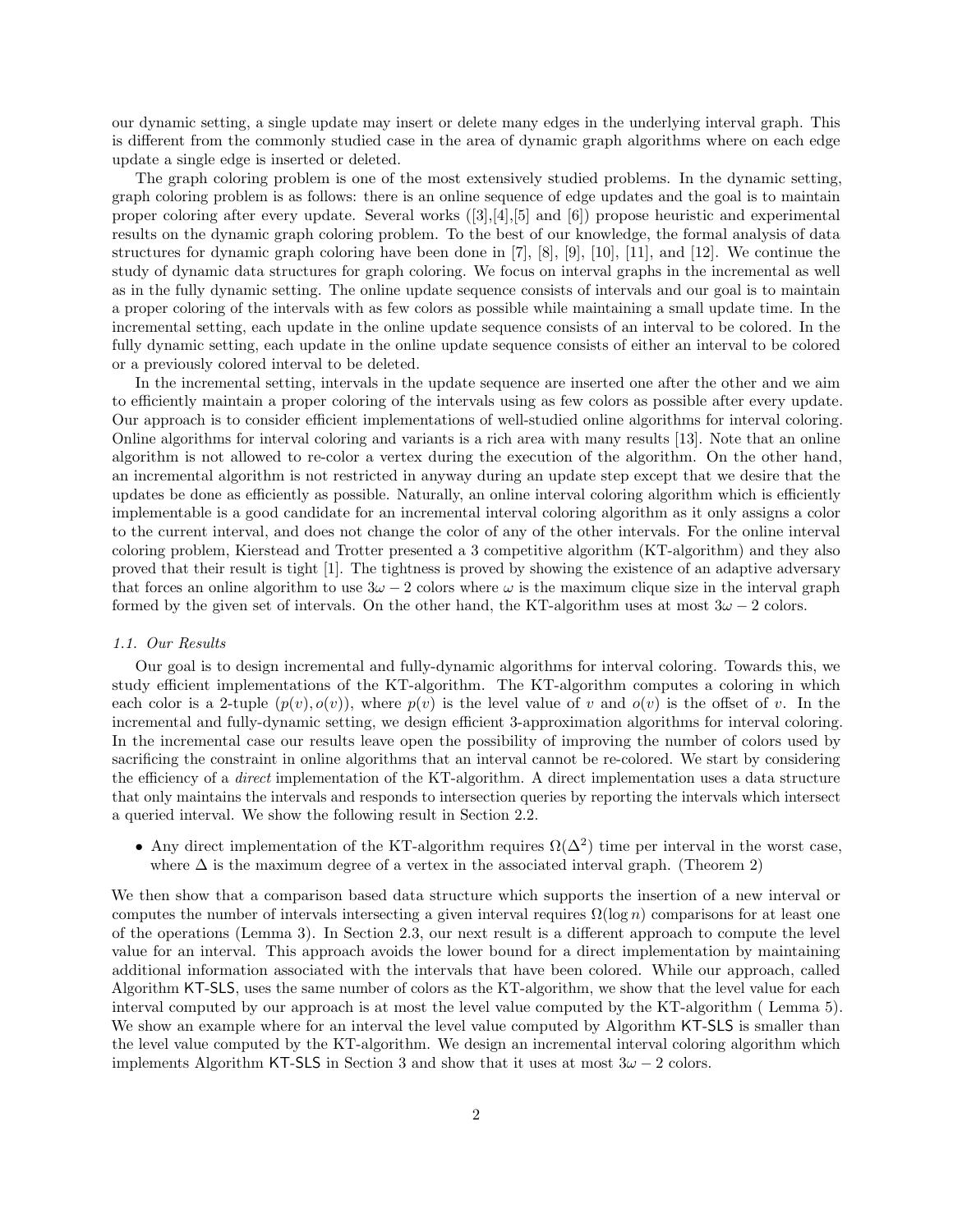• There exists an incremental algorithm which supports insertion of an interval in amortized  $O(\log n + \Delta)$ time per update, where n is the total number of intervals in the update sequence and  $\Delta$  is the maximum degree of a vertex in the interval graph formed by those intervals. (Theorem 7)

In Section 4, in the fully dynamic setting, an interval that has already been colored can be deleted, apart from the insertions. At the end of each update, our aim is to maintain a  $3\omega - 2$  coloring of the remaining set of intervals, where  $\omega$  is the maximum clique in the interval graph associated with the remaining set of intervals. In order to bound the number of colors to  $3\omega - 2$ , deletion of an interval may trigger a change in the colors of some of the remaining intervals creating a set of dirty intervals. Cleaning up of those dirty intervals may in turn create more dirty intervals resulting in a cascading effect. We design an approach to efficiently compute the set of such dirty intervals after a deletion. Thus, we present a fully dynamic algorithm for  $3\omega - 2$  interval coloring in the fully dynamic setting.

• There exists a fully dynamic algorithm which supports insertion of an interval in  $O(\log n + \Delta \log \omega)$ update time and deletion of an interval in  $O(\Delta^2 \log n)$  update time in the worst case, where n is the total number of intervals inserted and  $\Delta$  is the maximum degree of a vertex in the interval graph formed by those intervals. (Theorem 16)

Our final contribution is motivated by the fact that the KT-algorithm computes the maximum clique size in an induced subgraph of the neighbors of the current interval. In our attempt to design efficient data structures to report the neighborhood of a vertex we encountered a connection to the online boolean matrix vector multiplication problem and the related OMv conjecture, which is due to Henzinger et. al [2]. We present a reduction in Section 5 where we show the following result.

• Any algorithm that needs to compute induced subgraph among the neighbors of a given vertex requires at least quadratic time unless online boolean matrix vector multiplication conjecture is false.(Theorem 20)

Finally, we use the well-known interval tree data structure to obtain the following result on online boolean matrix vector multiplication conjecture.

• In the online boolean matrix vector multiplication problem, if the boolean matrix and the vectors in the online sequence have consecutive ones property then the OMv conjecture is false. (Theorem 21)

## 2. Kierstead-Trotter algorithm and Supporting Line Segment

Let the set  $\mathcal{I} = \{I_1, I_2, \ldots, I_n\}$  denote a sequence of n intervals, and let  $G(\mathcal{I})$  denote the associated interval graph. For  $1 \le j \le n$ , let  $I_j = [l_j, r_j]$  where  $l_j$  and  $r_j$  represent the left and right endpoint of  $I_j$ , respectively. Let  $\sigma = v_1, v_2, v_3, \ldots, v_n$  be the ordering of vertices of interval graph  $G = G(\mathcal{I})$  where vertex  $v_j$ is the j-th vertex in  $\sigma$  and it corresponds to the interval  $I_j$  in  $\mathcal I$ . Let  $\omega(G)$ ,  $\Delta(G)$ , and  $\chi(G)$  denote the size of the maximum cardinality clique in  $G$ , the maximum degree of a vertex in  $G$ , and the chromatic number of G, respectively. It is well-known that for interval graphs  $\omega(G) = \chi(G)$ . When the graph G is clear, refer to these numbers as  $\omega$ ,  $\Delta$ , and  $\chi$ .

#### 2.1. Kierstead-Trotter algorithm - overview

The intervals in the sequence I are presented to the online KT-algorithm. For  $i \geq 0$ , let  $I_i$  be the interval presented and let  $v_i$  be the corresponding vertex in  $\sigma$ . The KT-algorithm computes a color based on the color given to the vertices  $v_1, \ldots, v_{i-1}$ . The color assigned to a vertex v is a tuple of two values and is denoted as  $(p(v), o(v))$ .  $p(v)$  is called the level value,  $o(v) \in \{1, 2, 3\}$  is called the offset, and v is said to be in level  $p(v)$ .  $p(v)$  is computed in Step I and in Step II  $o(v)$  is computed. The key property is that for each edge  $\{u, v\}$ , the tuple  $(p(u), o(u))$  is different from  $(p(v), o(v))$ .

**Step I:** For  $r \geq 0$ , let  $G_r(v_i)$  denote the induced subgraph of G on the vertex set  $\{v_i | v_i \in V(G), j \leq i\}$  $i, p(v_j) \le r, (v_i, v_j) \in E(G) \}.$  Define  $p(v_i) = \min\{r | \omega(G_r(v_i)) \le r \}.$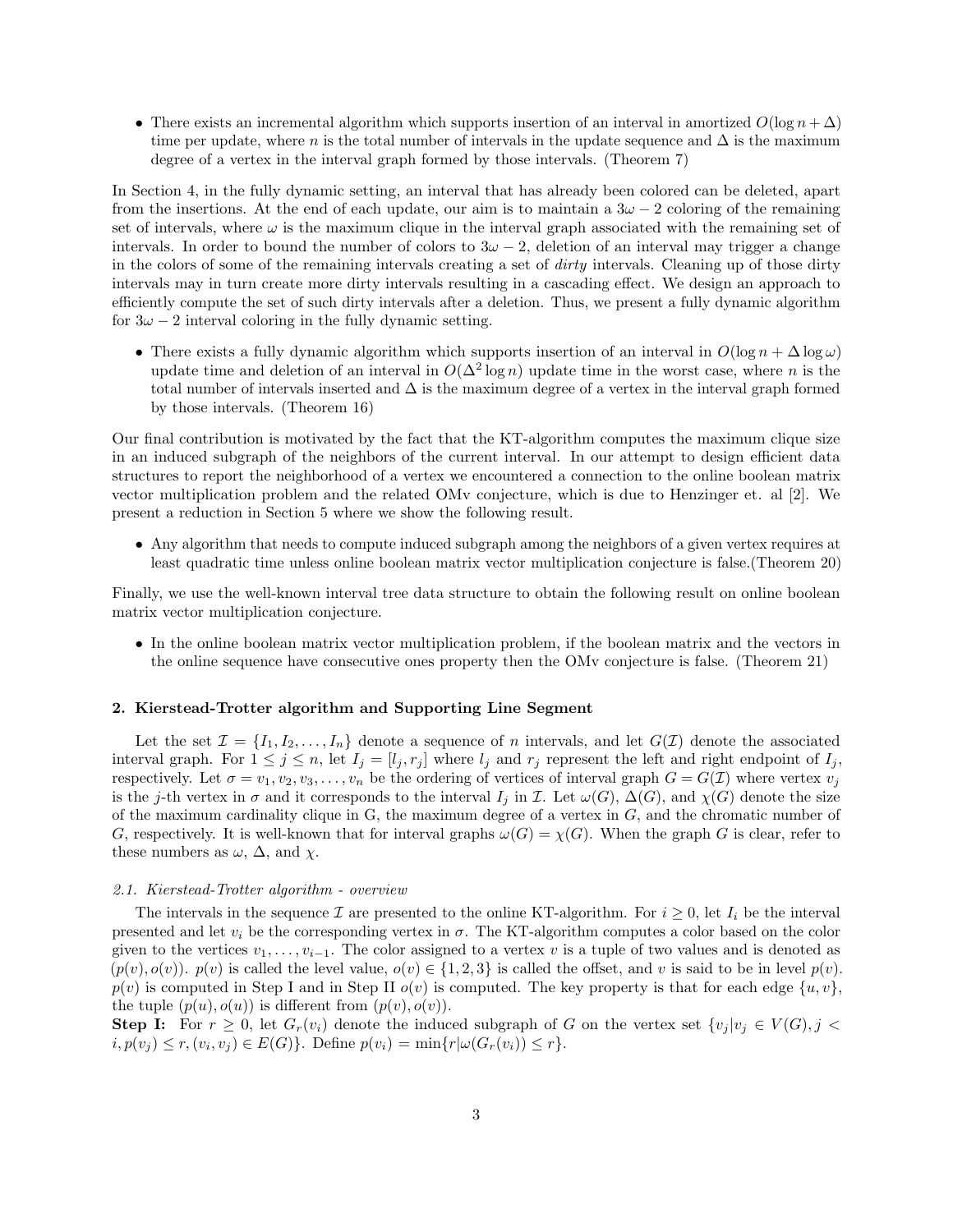## Key Properties maintained by Step I [1]:

- For each vertex  $v_i, p(v_i) \leq \omega 1$ .
- **Property P**: The set  $\{v|p(v) = 0\}$  is an independent set. For each i,  $1 \leq l \leq \omega 1$ , the subgraph of G induced on  $\{v \mid p(v) = l\}$  has maximum degree at most 2.

**Step II:**  $o(v_i)$  is chosen to be the smallest value from the set  $\{1, 2, 3\}$  which is different from the offset of each of the at most two neighbors whose level is  $p(v_i)$ .

Analysis: Since the vertices with level value 0 form an independent set, the offset for all these vertices is 1. Therefore, the color for all the vertices in level 0 is  $(0, 1)$ . By Property P, for each level  $1 \leq l \leq \omega - 1$ , the maximum degree in the graph induced by vertices in the level  $l$  is 2. Therefore, the algorithm uses at most 3 colors,  $(l, 1)$ ,  $(l, 2)$ , and  $(l, 3)$ , to color the vertices in level l. Hence, total number of colors used by the algorithm is at most  $1 + 3(\omega - 1) = 3\omega - 2$ .

2.2. Quadratic lower bound for computing the  $\omega$  in the graph induced by a subset of neighbors of a vertex

We start by considering implementations of the KT-algorithm in which the data structures are designed only to store the input intervals and support only intersection queries among intervals. We refer to such an implementation as a direct implementation and prove a lower bound on the running time of a direct implementation. This lower bound motivates the additional data structures that are necessary to obtain an implementation of the KT-algorithm with a better running time. We start by observing a lower bound on the time to identify the size of a maximum clique in a given set of intervals.

**Lemma 1.** A deterministic algorithm which computes the maximum clique size in the interval graph formed by a given set of n intervals has running time  $\Omega(n)$ .

*Proof.* The proof is by contradiction. Let  $\beta$  be a deterministic algorithm such that on each input consisting of a set of n intervals, it reports the maximum clique size in the corresponding interval graph in  $o(n)$  time. Due to this assumption, it follows that algorithm  $\beta$  does read the entire input on n intervals. Let us consider the execution of B on interval sequence  $\mathcal{I}_1 = \{[0, x_1], [0, x_2], \ldots, [0, x_i], \ldots, [0, x_n]\}$ . Let  $1 \leq j \leq n$  be the index such that during the execution,  $\beta$  does not read the j-th interval. Consider  $\mathcal{I}_2$  obtained from  $\mathcal{I}_1$  by replacing the j-th interval by an interval disjoint from all the other  $n - 1$  intervals. Since the execution of B does not read the j-th interval, the output on both  $\mathcal{I}_1$  and  $\mathcal{I}_2$  will both be the same. However, both the outputs cannot be correct since the maximum clique size for  $\mathcal{I}_1$  is n and for  $\mathcal{I}_2$  is  $n-1$ . Therefore, for a deterministic algorithm  $\beta$  to compute the maximum clique size on all inputs, it must read all the intervals in the input, and thus its running time is  $\Omega(n)$ . Hence the Lemma.  $\Box$ 

Using Lemma 1 we prove that a direct implementation of the KT-algorithm will have a  $\Omega(\Delta^2)$  running time.

**Theorem 2.** A direct implementation of the KT-algorithm has  $\Omega(\Delta^2)$  running time where  $\Delta$  is the maximum degree of a vertex in the associated interval graph.

*Proof.* For each  $i \geq 1$  and  $r \geq 0$ , to check if  $p(v_i) = r$ , the KT-algorithm computes the maximum clique size in the interval graph formed by the intervals with level value at most  $r$  and intersecting with the input interval  $I_i$ . From Lemma 1, computing the size of the maximum clique takes  $\Omega(\Delta)$  time. The KT-algorithm repeats this computation for the values of r starting from 0 until the value for which  $\omega(G_r(v_i)) \leq r$  is true. The worst case is reached for the input sequence  $\mathcal{I}_1$  in Lemma 1 for which the clique will be computed in the graphs  $G_0(v_i), G_1(v_i), \ldots, G_i(v_i)$ . The running time of a direct implementation on  $\mathcal{I}_1$  is  $\Omega(\omega^2)$  which is  $\Omega(\Delta^2)$ . Therefore, a direct implementation of the KT-algorithm takes  $\Omega(\Delta^2)$  time in the worst case. Hence the Theorem.  $\Box$ 

While our subsequent results show that we can maintain additional information to circumvent the lower bound faced by a direct implementation, we observe that any comparison based data structure to maintain the given set of intervals and respond to intersection queries uses  $\Omega(\log n)$  comparisons.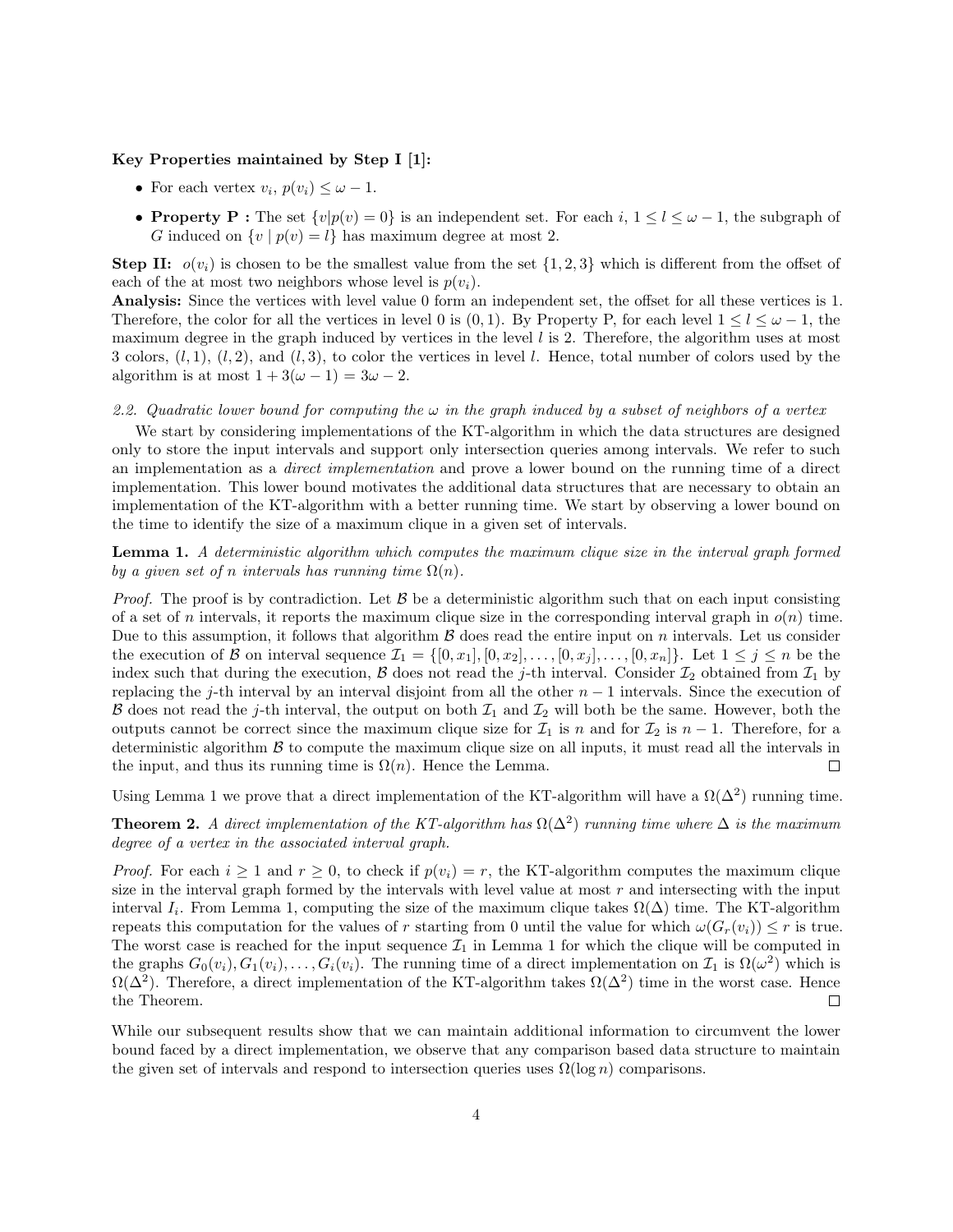Lemma 3. Let D be a comparison based data structure which supports the following operations on an interval  $[l, r]$ :

- D.Insert( $[I, r]$ ): Inserts interval  $[I, r]$  into D.
- D.Query( $[|, r]$ ): Returns the total number of intervals in D which are intersecting with  $[|, r]$ .

Let  $c_u$  be the number of comparisons performed during D.Insert([I, r]) before inserting [l, r]. Let  $c_q$  be the number of comparisons performed during D.Query( $\lceil \vert \cdot \vert \cdot \vert$ ) before responding to the query. Then either  $c_u$  or  $c_g$ is  $\Omega(\log n)$ .

Proof. It is possible to use data structure D to design a comparison based sorting algorithm which is defined as follows: Let  $x_1, x_2, \ldots, x_n$  be n distinct numbers given as input for comparison sorting. For every  $1 \leq i \leq n$ , perform D.Insert( $[x_i, x_i]$ ). A linear search is performed on  $x_1, x_2, \ldots, x_n$  to find the minimum denoted by min. Finally, to compute the sorted order, for each  $1 \le i \le n$ , perform D.Query( $[\min, x_i]$ ). If query D.Query( $[\min, x_i]$ ) returns j, then  $x_i$  is the j-th element in the sorted order. Thus, the total number of comparisons required to find the sorted order is  $n \cdot c_u + n + n \cdot c_q$ . It is well-known that any comparison sorting of n numbers performs  $\Omega(n \log n)$  comparisons [14]. Therefore,  $n \cdot c_u + n + n \cdot c_q$  is  $\Omega(n \log n)$ . This implies that either  $c_u$  $= \Omega(\log n)$  or  $c_q = \Omega(\log n)$ . Hence the Lemma.  $\Box$ 

The result in Lemma 3 shows that any interval tree based approach which maintains the input intervals and computes intersecting intervals will use  $\Omega(\log n)$  comparisons. On the other hand, in Section 2.3 we overcome the lower bound presented in Theorem 2 by maintaining additional information about the coloring computed by the KT-algorithm. This additional information plays a crucial role in an efficient data structure for the KT-algorithm.

## 2.3. Supporting Line Segment (SLS)-a geometric handle

To overcome the limitation of computing a maximum clique in an induced subgraph, we maintain the size of some cliques, and use the structure of interval graphs to conclude that these cliques indeed represent a maximum clique in the neighborhood of each interval. The algorithm can be seen as an efficient version of the KT-algorithm and we refer to it as KT-SLS (KT-algorithm using supporting line segment).

For each  $i \geq 1$ ,  $L(I_i) \in \{0, 1, \ldots, \omega - 1\}$  and  $p(v_i)$  denote the level value computed by KT-SLS and the KT-algorithm, respectively. Further, for each  $i \geq 1$ ,  $o(I_i)$  and  $o(v_i)$  denote the offset computed by KT-SLS and the KT-algorithm, respectively. Let t be a non-negative real number and  $\mathcal{I}_t$  be the set of all intervals in I which contain the point t. For the set  $\mathcal{I}_t$ , define the set  $levels(\mathcal{I}_t) = \bigcup \{L(I)\}\)$  to be the set of levels  $I \in \mathcal{I}_t$ 

assigned to intervals in  $\mathcal{I}_t$ . Define  $h_t = \min(\{y \in \{0, 1, \ldots, \omega - 1\} | y \notin levels(\mathcal{I}_t)\})$ . In other words,  $h_t$  is the smallest non-negative integer which is not the level value for an interval containing t. For  $h_t \geq 1$ , the Supporting Line Segment(SLS) at t is defined to be the set  $e_t = \{(t, 0) \dots (t, h_t - 1)\}\)$ , and  $h_t$  is called the height of the SLS  $e_t$ . Note that the set  $\mathcal{I}_t$  is of size at least  $h_t$ , and there are  $h_t$  intervals in  $\mathcal{I}_t$  for which the level values are 0 to  $h_t - 1$ .

**Algorithm KT-SLS:** For  $i \geq 1$ , the color  $(L(I_i), o(I_i))$  for  $I_i$  is computed as follows:

1. Step I: For each  $t \in I_i$ , compute the height,  $h_t$ , of the SLS  $e_t$ . Define  $L(I_i) = \max_{t \in I_i} h_t$ .

# Key Properties maintained by Step I

- For each interval  $I_i$ ,  $L(I_i) \leq p(v_i) \leq \omega 1$ (Lemma 5).
- **Property P**: The set  $\{I | L(I) = 0\}$  is an independent set. For each  $i, 1 \leq i \leq \omega 1$ , the subgraph of G induced on  $\{I \mid L(I) = i\}$  has maximum degree at most 2 (Lemma 6).
- 2. Step II: Compute  $o(I_i)$  to be the smallest value from the set  $\{1, 2, 3\}$  that is different from the offset of the neighbours of  $I_i$  which have the level  $L(I_i)$ .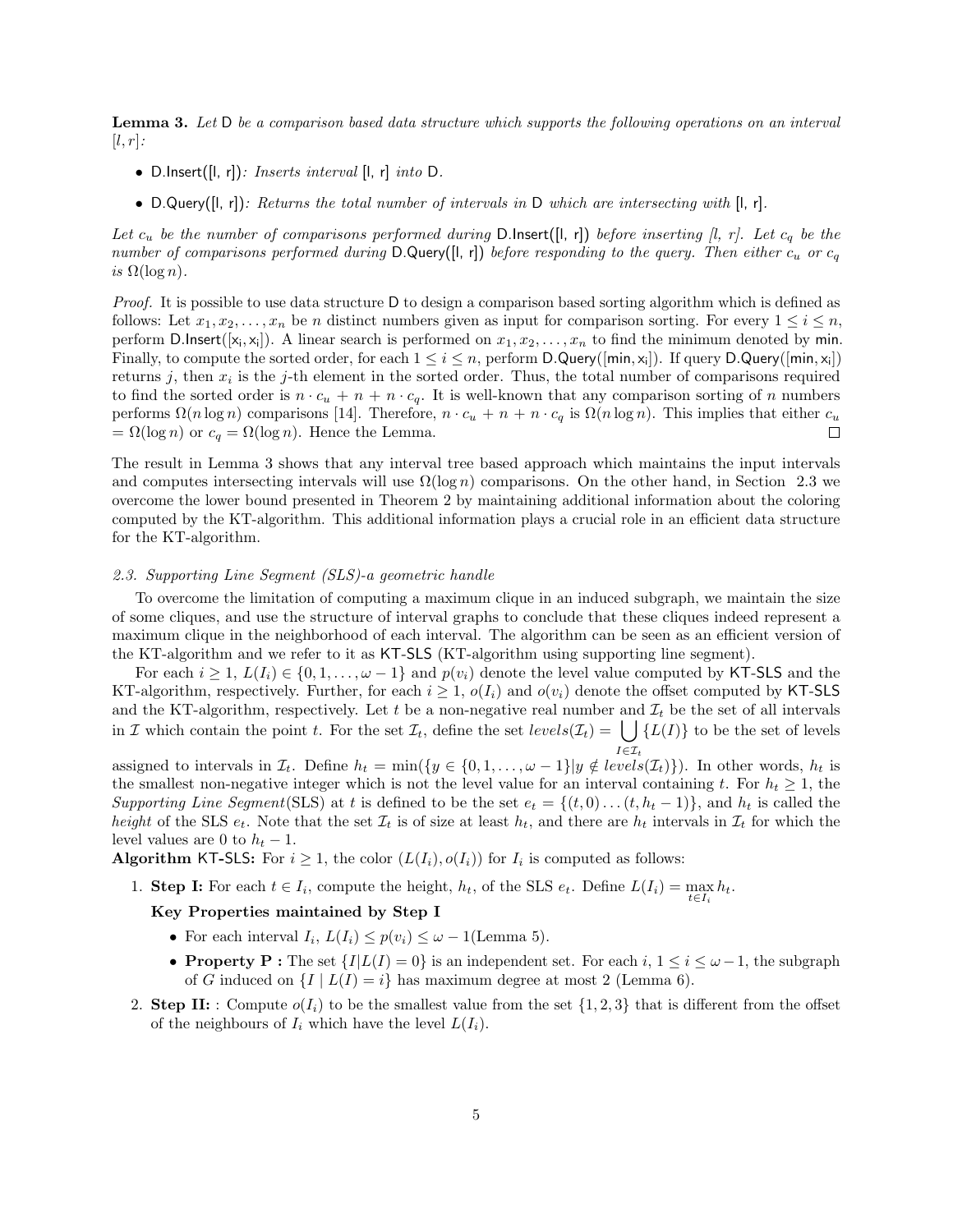

Figure 1: For  $1 \le i \le 6$ , color  $(p(v_i), o(v_i))$  is shown along with the interval  $I_i$ . For  $1 \le i \le 5$ ,  $(p(v_i), o(v_i)) = (L(I_i), o(I_i))$ . For  $I_6$ ,  $(L(I_6), o(I_6)) = (2, 1)$ , whereas  $((p(v_6), o(v_6)) = (3, 1)$ .

**Remark:** We show an example in Figure 1, where for interval  $I_6$ , the level value computed by KT-SLS is strictly less than the level value computed by the KT-algorithm. The intervals arrive in the following order :  $I_1 = [1, 2], I_2 = [8, 9], I_3 = [1, 7], I_4 = [3, 9], I_5 = [4, 6], \text{ and } I_6 = [4, 6].$  Intervals  $I_1, I_2, \text{ and } I_5$  get level value 0. KT-algorithm computes  $p(v_6) = 3$  and KT-SLS computes  $L(I_6) = 2$ . The portion colored as gray is the overlapping portion between interval  $I_3$  and interval  $I_4$ .

Correctness of Algorithm KT-SLS. We start by proving that the level value computed by Algorithm KT-SLS depends only on the set of endpoints of the intervals. This finite set is denoted by  $\mathcal E$  and we refer to the points in the set as endpoints.

**Lemma 4.** For each real number t,  $\mathcal{E} \cap \bigcap$  $I \in \mathcal{I}_t$  $I \neq \emptyset$ . Further, there is an endpoint  $p \in \mathcal{E}$  such that  $h_p \geq h_t$ .

*Proof.* If t is an endpoint of an interval, then  $t \in \mathcal{E}$  and hence the Lemma is proved. Suppose t is not an endpoint. Let  $l_t$  denote the largest left endpoint among all the intervals in  $\mathcal{I}_t$  and  $r_t$  denote the smallest right endpoint among all the intervals in  $\mathcal{I}_t$ . By definition,  $l_t \in \mathcal{E}$  and  $r_t \in \mathcal{E}$ . Since  $\mathcal{I}_t$  is a set of intervals, it follows that  $l_t$  and  $r_t$  are present in all the intervals in  $\mathcal{I}_t$ . Further, since both  $l_t$  and  $r_t$  are present in each interval in  $\mathcal{I}_t$ , it follows that the set of intervals that contain them is a superset of  $\mathcal{I}_t$ . Therefore, the height of the SLS at  $l_t$  and  $r_t$  is at least the height of the SLS at  $t$ . Hence the Lemma.  $\Box$ 

From the description in Section 2.1, we know that the level value of  $I_i$  computed by the KT-algorithm is given by  $p(v_i) = \min\{r | \omega(G_r(v_i)) \leq r\}$ . Further in Algorithm KT-SLS,  $L(I_i)$  is defined to be the maximum height of the SLS at the endpoints contained in  $I_i$ . We next prove that  $L(I_i) \leq p(v_i) \leq \omega - 1$ .

**Lemma 5.** For each  $i \geq 1$ ,  $p(v_i)$  is at least the maximum height of the SLS at any endpoint contained in the interval  $I_i$ .

*Proof.* By definition,  $L(I_i)$  is the maximum height of SLS at any endpoint contained in  $I_i$ . By the definition of the height of an SLS at an endpoint t, we know that for each  $0 \le r \le h_t - 1$  there is an interval  $I \in \mathcal{I}_t$ such that  $L(I) = r$ , and all these intervals form a clique of size  $h_t$ . Therefore, it follows that  $G_{L(I_i)}(v_i)$  has a clique of size at least  $L(I_i)$ . Therefore, it follows that  $p(v_i) > L(I_i)$ . Hence the Lemma. clique of size at least  $L(I_i)$ . Therefore, it follows that  $p(v_i) \ge L(I_i)$ . Hence the Lemma.

We prove in Lemma 6 that the level values computed by Algorithm KT-SLS satisfy Property **P**.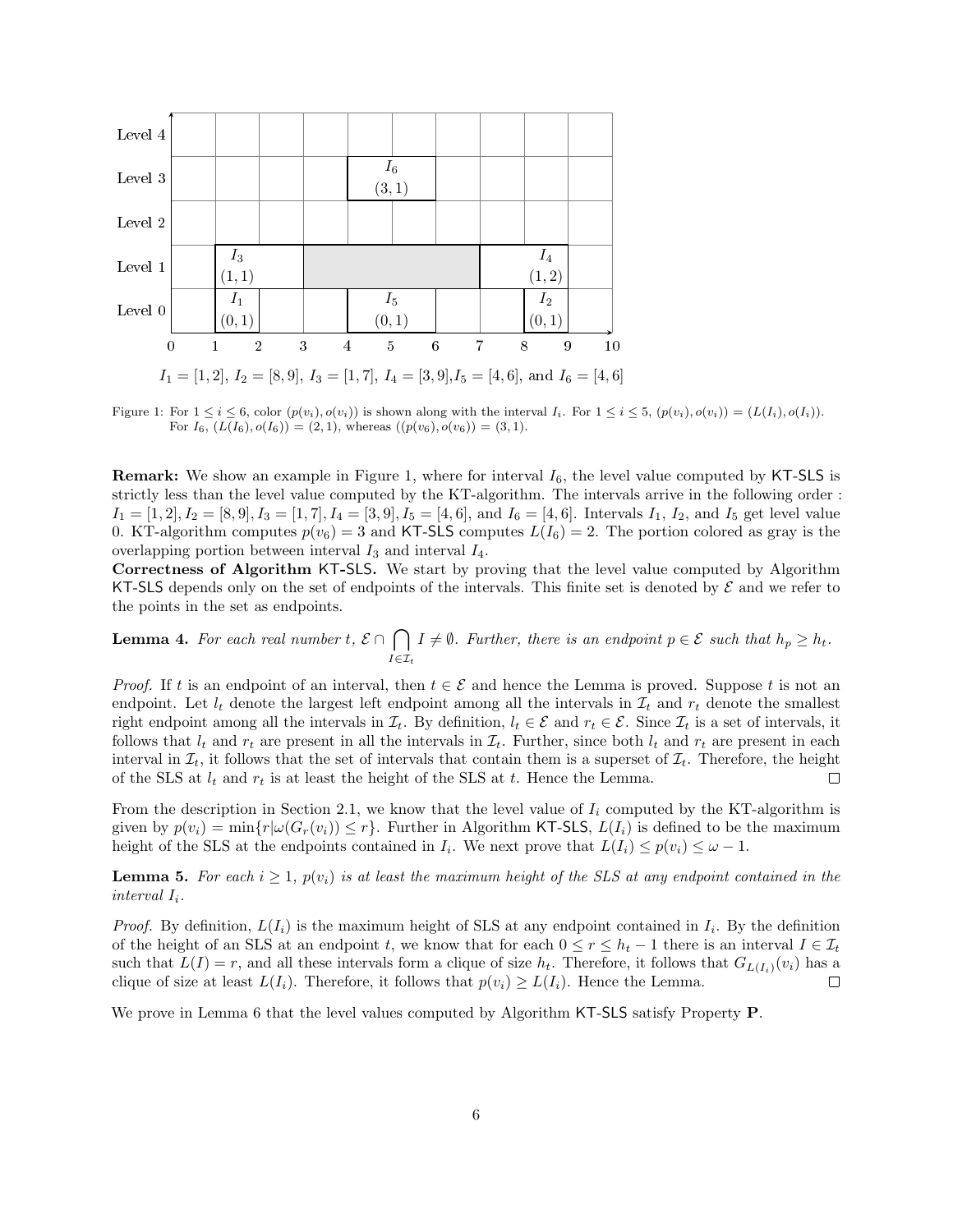#### **Lemma 6.** Algorithm KT-SLS satisfies Property **P** and thus uses at most  $3\omega - 2$  colors.

*Proof.* We first prove that the set  $\{I|L(I) = 0\}$  is an independent set. To show this, we prove that for a pair of intersecting intervals I and J, at least one of  $L(I)$  or  $L(J)$  is more than 0. Without loss of generality, let us assume that the interval I appeared before J. If  $L(I) > 0$ , then our claim is correct. We now consider the case when  $L(I) = 0$ . Since I and J intersect, it follows that an endpoint of one of them is contained in the other. Therefore, after J is presented to Algorithm KT-SLS, the SLS of one of the endpoints in  $I \cup J$  is more than 0. By the definition of  $L(J)$  in Algorithm KT-SLS, it follows that  $L(J) > 0$ . Therefore,  $\{I|L(I) = 0\}$  is an independent set. The same argument also shows that if  $L(I) = L(J)$ , then  $I \nsubseteq J$  and  $J \nsubseteq I$ .

We now prove that the level value computed by Algorithm KT-SLS satisfies Property **P**. Let I be the first interval during the execution of the algorithm which has at least 3 intersecting intervals in level  $l = L(I)$ . Let these intervals be  $J_1, J_2, J_3$ . Since there cannot be a containment relationship between two intersecting intervals with the same level value, it follows that two intervals contain a common endpoint with  $L(I)$ . Without loss of generality, let  $J_1$  and  $J_2$  contain a common endpoint of I. Further, we know by the Helly property for intervals that one of the intervals is contained in the union of the other two [15]. Consequently, one of the 3 intervals contains a point t for which the SLS has height  $l + 1$ . This contradicts the hypothesis that  $L(I) = l$ . Therefore, our assumption that an interval I has at least 3 neighbours in  $L(I)$  is wrong. Consequently, all the intervals with the same level value are assigned an offset from  $\{1, 2, 3\}$ . Further, if two intervals with the same level value intersect, then they get different offsets as described in Step II. From Lemma 5, we know that for any interval  $I_i$ , we have  $L(I_i) \leq p(v_i)$ . Therefore, maximum level value of any interval is  $\omega - 1$ . For level 0 we use one color and for every other level we use at most 3 colors. Therefore, the number of colors used by ALgorithm KT-SLS is  $3(\omega - 1) + 1 = 3\omega - 2$ . Hence the Lemma.  $\Box$ 

In the rest of the paper we design data structures that are useful in an efficient implementation of Algorithm KT-SLS in both the incremental and fully dynamic settings. Apart from data structures to maintain intervals, we also use data structures to maintain supporting line segments. The data structures to maintain the supporting line segments are crucial in overcoming the limitations of a direct implementation of the KT-algorithm. The necessary data structures are described in Section 2.4.

| Procedure                                                                     | Incremental             | Fully Dynamic                     |
|-------------------------------------------------------------------------------|-------------------------|-----------------------------------|
| compute-SLS $(\mathcal{I}, t)$ :Maintains the SLS for endpoint t              | Worst case              | Worst case                        |
| (i) in the Incremental case: as a dynamic array $A_t$                         | $O(\log(n) + \omega)$   | $O(\log(n) + \omega \log \omega)$ |
| and doubly linked list $Q_t$ .                                                | (Lemma 9)               | (Lemma 17)                        |
| (ii) in the Fully Dynamic case: Red Black Tree $Z_t$ and $NZ_t$ .             | Return value $A_t, Q_t$ | Return value $Z_t, NZ_t$          |
| compute-max-SLS $(\mathcal{E}, I_i)$ : From the interval tree $\mathcal{E}$ , | Worst case              | Worst case                        |
| computes the set of endpoints S contained in the interval $I_i$               | $O(\log(n) + \Delta)$   | $O(\log(n) + \Delta \log \omega)$ |
| and returns $h = \max\{h_t   t \in S\}$                                       | (Lemma 10)              | (Lemma 18)                        |
|                                                                               | Return value $S, h$     | Return value $S, h$               |
| update-Endpoints $(S, L(I_i))$ : Updates the endpoints in S                   | Amortized               | Worst case                        |
| on addition of interval $I_i$ at level $L(I_i)$ . For each $t \in S$          | $O(\Delta)$             | $O(\Delta \log \omega)$           |
| (i) Incremental case: updates $A_t$ and $Q_t$                                 | (Lemma 11)              | (Lemma 19)                        |
| (ii) Fully Dynamic case: updates $Z_t$ and $NZ_t$                             |                         |                                   |
| compute-Offset $(I_i)$ : Assigns an offset value to $I_i$ from $\{1,2,3\}$    | Worst case              | Worst case                        |
| by considering the offset of the intervals                                    | $O(\log(n))$            | $O(\log(n))$                      |
| intersecting it in $T[L(I_i)]$                                                | (Lemma 8)               | (Lemma 8)                         |

#### 2.4. Dynamic Data Structures for Algorithm KT-SLS

Table 1: Comparison of Procedures in Incremental and Fully Dynamic cases

In this section, we present the various data structures used to implement KT-SLS in the incremental and fully dynamic setting. For this purpose, we come up with the procedures listed in Table 1. The procedures in the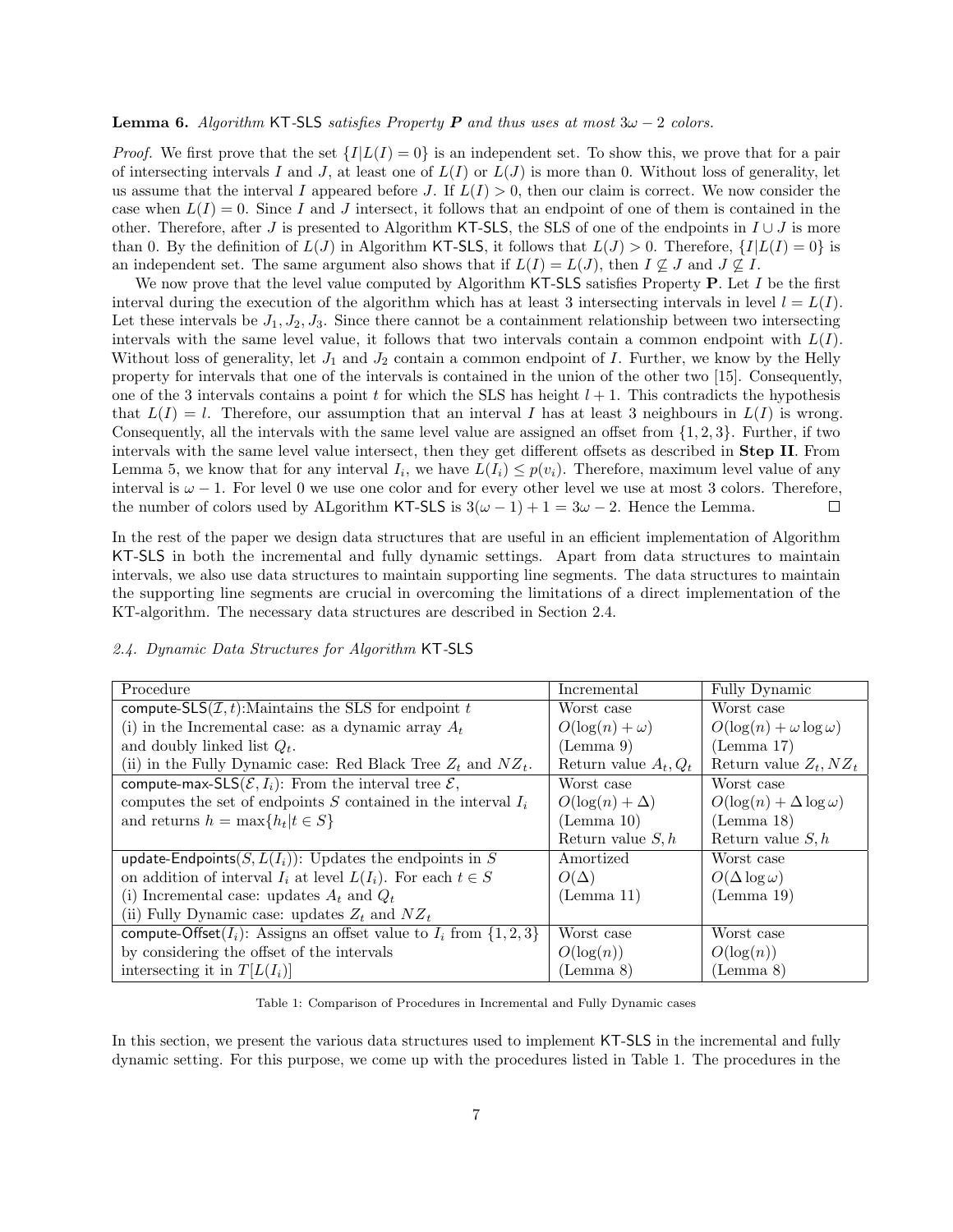incremental setting differ from their counterparts in the fully dynamic setting on the data structures used to store SLS. The running time of the incremental and the fully dynamic algorithms are governed by the running times of these procedures. Detailed descriptions of the procedures are given in Section 3.1 for incremental setting and in Section 4.4 for fully dynamic setting. Next, we describe the different data structures which are used to implement the procedures in Table 1. Running time of different operations on these data structures are listed in Table 2.

| Interval Tree $\mathcal{I}$ [16]     |                                                                   |                                        |                          |  |
|--------------------------------------|-------------------------------------------------------------------|----------------------------------------|--------------------------|--|
| Method                               | Description                                                       | Running Time                           | Return                   |  |
|                                      |                                                                   |                                        | Value                    |  |
| $\mathcal{I}.\text{insert}(I)$       | Inserts interval $I$ into $\mathcal I$                            | $O(\log( \mathcal{I} ))$ worst case    | $\overline{\phantom{0}}$ |  |
| $\mathcal{I}.\text{delete}(I)$       | Deletes interval $I$ from $\mathcal I$                            | $O(\log( \mathcal{I} ))$<br>worst case | $\overline{\phantom{0}}$ |  |
| $\mathcal{I}.\text{intersection}(I)$ | Returns a set of intervals $S_I$ in $\mathcal I$                  | $O(\log( \mathcal{I} ) +  S_I )$       | $\overline{S_I}$         |  |
|                                      | that intersect with $I$                                           | worst case                             |                          |  |
| Doubly linked list $Q$ [17]          |                                                                   |                                        |                          |  |
| $Q.\text{insert}(x)$                 | Inserts element $x$ into list $Q$                                 | worst case<br>O(1)                     | $\overline{a}$           |  |
| $Q.\text{delete}(x)$                 | Deletes element $x$ from list $Q$                                 | worst case<br>O(1)                     |                          |  |
| $Q.\text{begin})$                    | Returns the first element $x$ of list $Q$                         | O(1)<br>worst case                     | $\boldsymbol{x}$         |  |
| Set $U$ [18]                         |                                                                   |                                        |                          |  |
| $\overline{U.\text{insert}}(x)$      | Inserts a new element $x$ into $U$                                | amortized<br>O(1)                      | $\overline{\phantom{0}}$ |  |
| $U.\text{begin})$                    | Iterator to the first element of the set                          | worst case<br>O(1)                     | $\overline{\phantom{0}}$ |  |
| $U$ .end()                           | Iterator to the last element of the set                           | O(1)<br>worst case                     | $\overline{\phantom{0}}$ |  |
| Dynamic Array $A$ [19]               |                                                                   |                                        |                          |  |
| $A$ .at $(i)$                        | Inserts at <i>i</i> -th position of $\overline{\text{array }A}$ . | $O(1)$ amortized                       |                          |  |
|                                      | Doubles the array size after initialization                       |                                        |                          |  |
|                                      | if array is full                                                  |                                        |                          |  |
| A.size()                             | Returns the size of array $A$                                     | O(1)<br>worst case                     | size                     |  |
| Red-Black Tree $R$ [20]              |                                                                   |                                        |                          |  |
| R.insert(x)                          | Inserts element $x$ into $R$                                      | $O(\log( R ))$<br>worst case           | $\overline{\phantom{0}}$ |  |
| $R$ .delete $(x)$                    | Deletes element $x$ from $R$                                      | $O(\log( R ))$<br>worst case           |                          |  |
| $R \cdot max()$                      | Returns the maximum element $x$ in $R$                            | $O(\log( R ))$<br>worst case           | $\boldsymbol{x}$         |  |
| $R.\text{min}()$                     | Returns the minimum element $x$ in $R$                            | $O(\log( R ))$<br>worst case           | $\boldsymbol{x}$         |  |
| $R$ .empty()                         | Checks if the tree $R$ is empty                                   | $O(1)$ worst case                      | 0/1                      |  |

Table 2: Data Structures used in dynamic setting

#### Interval Trees to store intervals and endpoints:

- 1. Set of intervals  $\mathcal I$ . The set of intervals  $\mathcal I$  is maintained as an interval tree. Therefore,  $\mathcal I$  is an interval tree such that for each  $i \geq 1$ , interval  $I_i$  is maintained as its left and right endpoints  $l_i$  and  $r_i$ . Further, the level value and offset  $L(I_i)$  and  $o(I_i)$  are computed at the time of insertion, and updated as necessary in the fully dynamic case. The index of the update when  $I_i$  is inserted is also stored and referred as time of insertion whenever necessary.
- 2. Set of endpoints  $\mathcal{E}$ . The set of endpoints of the intervals in  $\mathcal{I}$  is stored as an interval tree denoted by  $\mathcal{E}$ . For every interval  $I_i=[l_i,r_i]$ , we maintain the left endpoint and the right endpoint as intervals  $[l_i,l_i]$ and  $[r_i, r_i]$  respectively in  $\mathcal{E}$ .
- 3. Hash table T points to set of intervals with same level value. For a non-negative integer  $h$ ,  $T[h]$  points to the interval tree which maintains the set of intervals with level value h.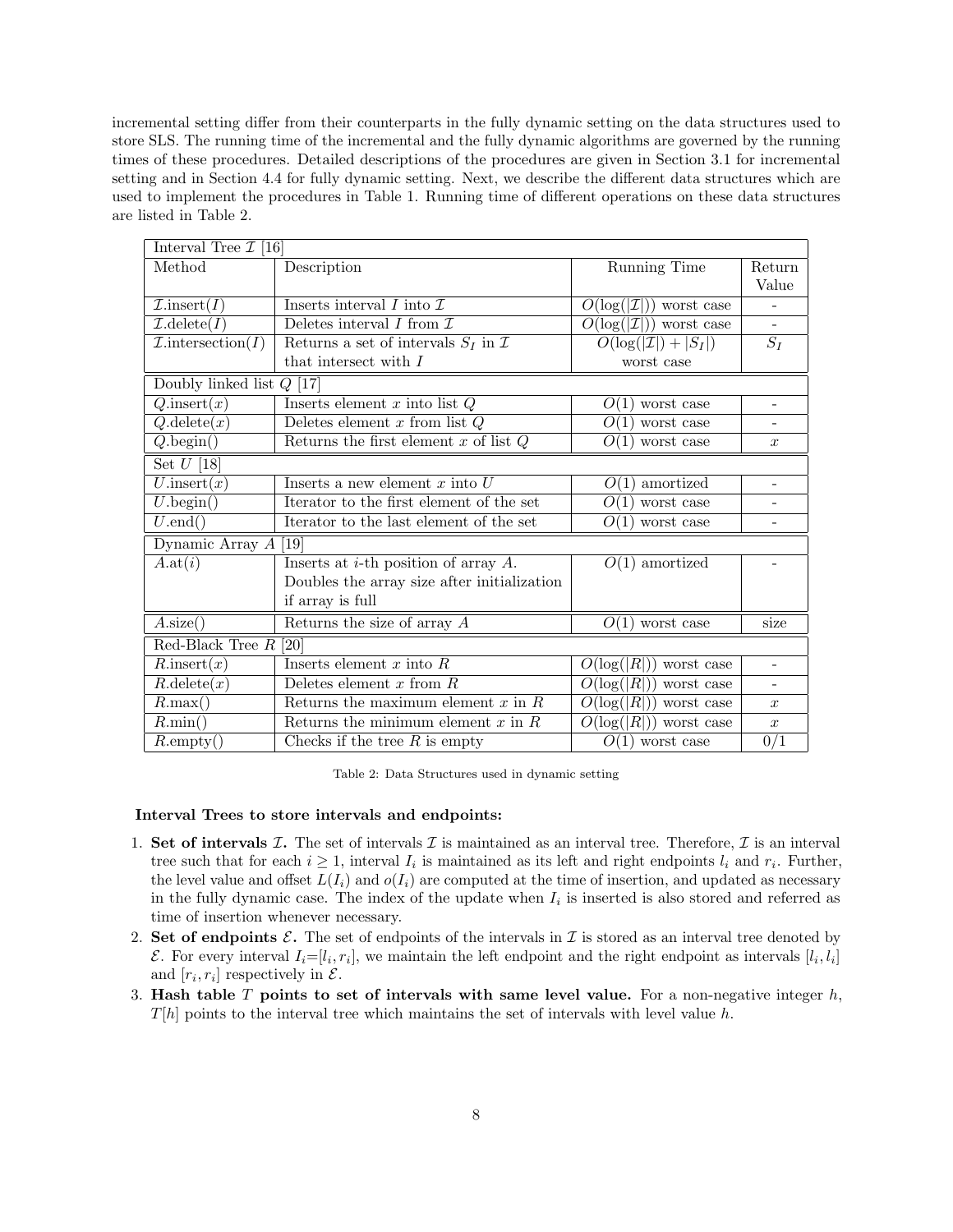Data Structures to store supporting line segments: At every endpoint  $t \in \mathcal{E}$ , the SLS  $e_t$  and the height,  $h_t$ , of  $e_t$  is maintained. In the incremental setting, the height of an SLS is non-decreasing with the updates and this need not be true in the fully dynamic case. Thus we have different data structures to represent SLS in the incremental setting and the fully dynamic setting.

- 1. Incremental setting: In the incremental setting, the SLS  $e_t$  is maintained using a dynamic array  $A_t$ . For a level value l,  $A_t[l]$  is defined to be 1 if there is an interval containing t whose level value is t. Otherwise,  $A_t[l]$  is defined to be 0. Clearly, the height  $h_t$  of the supporting line segment  $e_t$  is the smallest index l such that  $A_t[l] = 0$ . To respond to queries for  $h_t$  efficiently, a doubly linked list  $Q_t$  and a dynamic array  $A'_t$  are used as follows. The head of the doubly linked list  $Q_t$  contains the value of  $h_t$ , and following it, the set  $\{l \mid A_t[l]=0\}$  as a doubly linked list in increasing order of the value of l. To maintain  $h_t$ , we define a doubly linked list  $Q_t$  which stores every index i in  $A_t$  where  $A_t[i]$  is 0 in the increasing order of the value of i. Note that the value stored at the head node of  $Q_t$  is  $h_t$ . The dynamic array  $A'_t$  is defined as follows: for each  $l \geq 0$ , if  $A_t[l] = 1$ , then  $A'_t[l]$  stores a pointer to the node in  $Q_t$  which stores the index l; otherwise,  $A'_t[l] = NULL$ . Using the dynamic array  $A'_t$ , insert, delete, and search operations in  $Q_t$  can be performed in constant time. Insertion into a dynamic array takes amortized constant time [19]. A query for the value of  $h_t$  can be answered in constant time by returning the value stored in the head node of  $Q_t$ .
- 2. Fully dynamic setting: SLS  $e_t$  is maintained using two Red-Black trees,  $Z_t$  and  $NZ_t$ . A level value l is stored in  $NZ_t$  if there is an interval in  $\mathcal I$  which contains t and whose level value is l. Otherwise, a level value l is stored in  $Z_t$ . To compute the height  $h_t$ , we do the following: if  $Z_t$  is non-empty, then the minimum value in  $Z_t$  is the required height  $h_t$ . If  $Z_t$  is empty, then  $h_t$  is one more than the maximum value in  $NZ_t$ . The number of nodes in the trees  $Z_t$  and  $NZ_t$  is at most  $\omega$ . Therefore, the time required to compute  $h_t$  is  $O(\log \omega)$ .

## 3. Incremental Interval Coloring using Algorithm KT-SLS

We present the incremental algorithm handle-Insert which is an implementation of Algorithm KT-SLS. The pseudo code of handle-Insert is presented in Algorithm 1 along with the corresponding steps. The procedures used in handle-Insert described in Section 3.1. The amortized update time of handle-Insert is given by the Theorem 7.

1. Computing  $L(I_i)$ :

**Step 1**: Insert  $I_i$  into the set of intervals  $I$  (Line 1 in Algorithm 1). Check if the endpoint  $l_i$  is already present in the set of endpoints  $\mathcal E$  (Line 4 in Algorithm 1). If not, then compute the SLS at endpoint  $l_i$ (Line 5 in Algorithm 1) and insert  $l_i$  into the set  $\mathcal E$  (Line 6 in Algorithm 1). Repeat for endpoint  $r_i$  (Line 8-11 in Algorithm 1). **Step 2**: Compute the set  $S = \mathcal{E} \cap I_i$ . For each  $t \in S$ , compute  $h_t$ , the height of the SLS  $e_t$  at  $t$ . Assign  $L(v_i) = \max_{t \in S} h_t$  (Line 12-13 in Algorithm 1).

**Step 3:** Update the SLS  $e_t$  for each point  $t \in S$  (Line 14 in Algorithm 1).

2. **Computing**  $o(I_i)$ : Compute  $o(I_i)$  to be the smallest value from the set  $\{1, 2, 3\}$  which is different from the offset of the neighbours of  $I_i$  which have the level  $L(I_i)$  (Line 15 in Algorithm 1).

**Algorithm 1** handle-Insert $(I_i = [l_i, r_i])$  is used to handle insertion of interval  $I_i$ 

1:  $\mathcal{I}.\text{insert}(I_i)$ 2:  $I_i^l \leftarrow [l_i, l_i]$ 3:  $I_i^r \leftarrow [r_i, r_i]$ 4: if  $(| \mathcal{E}.{\rm intersection}(I_i^l)| = 0)$  then 5:  $A_{l_i}, Q_{l_i} \leftarrow \text{compute-SLS}(\mathcal{I}, l_i)$ 6:  $\mathcal{E}.\text{insert}(I_i^l)$ 7: end if 8: if  $(|\mathcal{E}.intersection(I_i^r)| = 0)$  then 9:  $A_{r_i}, Q_{r_i} \leftarrow$  compute-SLS $(\mathcal{I}, r_i)$ 10:  $\mathcal{E}.\text{insert}(I_i^r)$ 11: end if 12:  $S, h \leftarrow$  compute-max-SLS $(\mathcal{E}, I_i)$ 13:  $L(I_i) \leftarrow h$ 14: update-Endpoints $(S, L(I_i))$ 15: compute-Offset $(I_i)$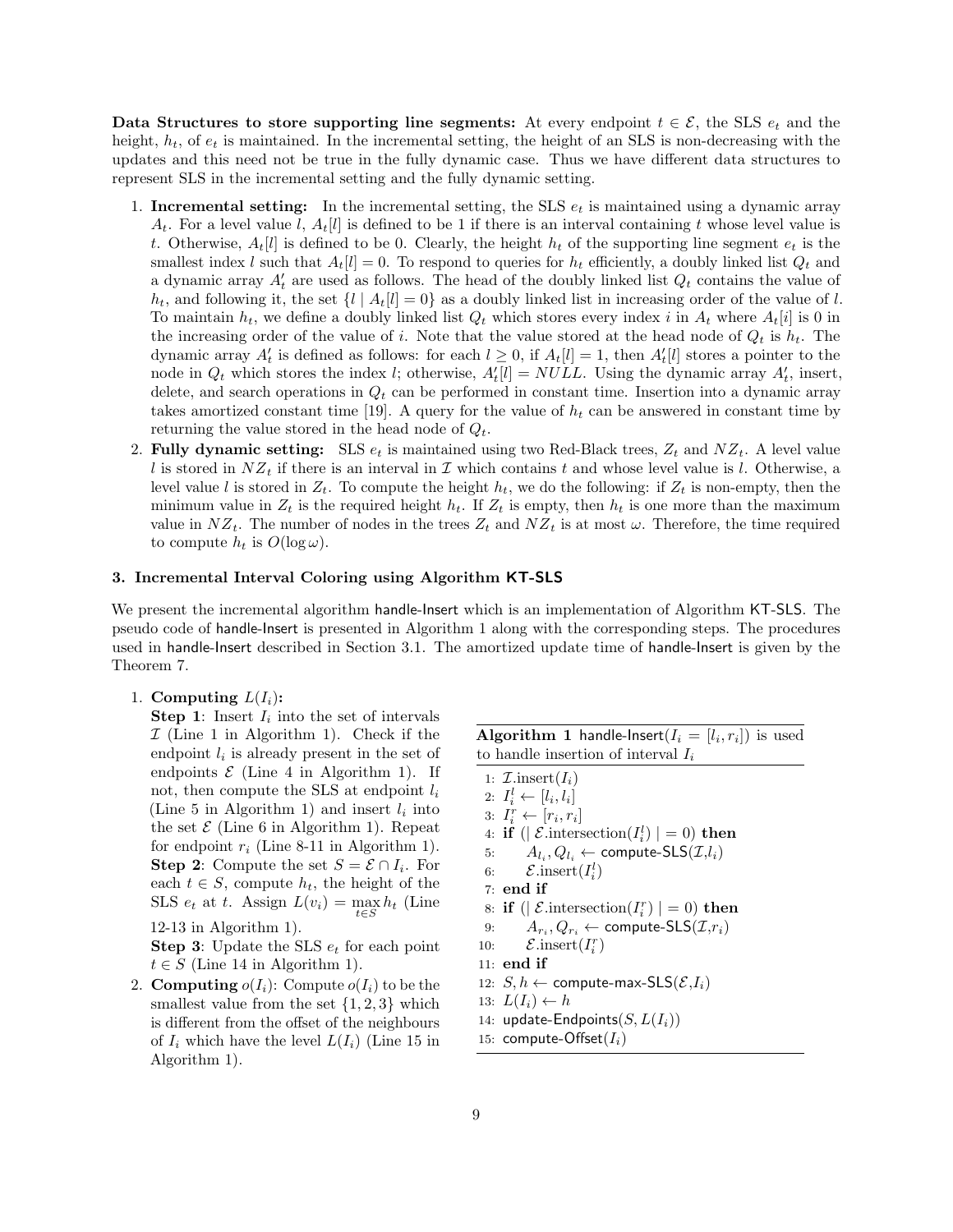**Theorem 7.** handle-lnsert is an incremental algorithm which supports insertion of a sequence of n intervals in amortized  $O(\log n + \Delta)$  time per update.

*Proof.* We analyze the running time for computing  $L(I_i)$  and  $o(I_i)$ .

Analysis for computing  $L(I_i)$ : Computing  $L(I_i)$  involves 3 steps.

- 1. Step 1 in computing  $L(I_i)$  takes  $O(\log n + \omega)$  time: Insertion of  $I_i = [l_i, r_i]$  into  $\mathcal I$  takes  $O(\log n)$  time. Let  $I_i^l = [l_i, l_i]$ . Checking if  $I_i^l$  is present in  $\mathcal E$  by an intersection query takes  $O(\log n)$  time in the worst case. If  $I_i^l$  is in  $\mathcal{E}$ , then no further processing is done. On the other hand, if  $I_i^l$  is not in  $\mathcal{E}$  then procedure compute-SLS $(\mathcal{I}, l_i)$  is invoked. From Lemma 9, procedure compute-SLS takes  $O(\log n + \omega)$ time. The same steps are repeated for  $I_i^r = [r_i, r_i]$ . Hence Step 1 in computing  $L(I_i)$  for interval  $I_i$ takes  $O(\log n + \omega)$  time.
- 2. Step 2 in computing  $L(I_i)$  takes  $O(\log n + \Delta)$  time: Procedure compute-max-SLS( $\mathcal{E}, I_i$ ) is invoked to perform this step. From Lemma 10, procedure compute-max-SLS(Algorithm 4) takes  $O(\log n + \Delta)$  time. Hence Step 2 in computing  $L(I_i)$  for interval  $I_i$  takes  $O(\log n + \Delta)$  time.
- 3. Step 3 in computing  $L(I_i)$  takes amortized  $O(\Delta)$  time: Procedure update-Endpoints(S,  $L(I_i)$ ) is invoked to perform this step. From Lemma 11, procedure update-Endpoints(Algorithm 5) takes amortized  $O(\Delta)$ time. Hence Step 3 in computing  $L(I_i)$  for interval  $I_i$  takes amortized  $O(\Delta)$  time.

**Analysis for computing**  $o(I_i)$ : To compute the offset value of interval  $I_i$  with level value  $L(I_i)$ , procedure compute-Offset( $I_i$ ) is invoked. From Lemma 8, procedure compute-Offset( $I_i$ ) takes  $O(\log n)$  time.

Therefore, total time taken by handle-Insert for insertion of n intervals is the total time taken for Step 1, Step 2, Step 3, and the total time spent in computing the offset. For interval graphs, it is well known that  $\omega = \chi \leq \Delta + 1$ . Thus the running time is  $O(n \log n + n\Delta)$ . Therefore, the amortized update time over a sequence of *n* interval insertions is  $O(\log n + \Delta)$ . Hence the Theorem.  $\Box$ 

3.1. Procedures used in handle-Insert

The data structures used in designing these procedures are listed in Table 2.

Lemma 8. Procedure compute-Offset takes as input interval I, computes the offset value for interval I and takes  $O(\log n)$  time in the worst case.

*Proof.* Hash table  $T$  is used to access the interval tree  $T[L(I)]$ . If  $T[L(I)]$  is NULL, then an interval tree  $T[L(I)]$  is created with I as the first interval (Line 2-3 in Algorithm 2). Otherwise,  $T[L(I)]$ is the interval tree which stores all the intervals with level value same as  $L(I)$ . An intersection query is performed on  $T[L(I)]$  with I to obtain all the intervals that intersect with  $I$  (Line 5 in Algorithm 2). From Property P, the maximum number of intervals returned by the above query is 2. The offset value of interval  $I, o(I)$ , is set to be the smallest value from {1, 2, 3} not assigned to any of the at most two neighbors of I in level  $L(I)$ (Line 6 in Algorithm 2). Interval  $I$  is inserted to  $T[L(I)]$  (Line 7 in Algorithm 2).

Running time of compute-Offset is dominated by intersection query in Line 5 and insertion of interval I in Line 7. Since  $|\mathcal{I}| \leq n$ , worst case running time of compute-Offset is  $O(\log n)$ . Hence the Lemma.  $\Box$ 

Algorithm 2 compute-Offset $(I)$  is used to compute the offset value of the interval I with level value  $L(I)$ .

1: procedure compute-Offset $(I)$ 

2: if  $T[L(I)]$  is *NULL* then

3: T[L(I)] ← Interval Tree( )

- 4: end if
- 5:  $S \leftarrow T[L(I)]$ .intersection(*I*)
- 6:  $o(I) \leftarrow$  The minimum value in the set  $\{1, 2, 3\}$  which is not the offset value of any interval in S.

7:  $T[L(I)]$ .insert(I)

8: end procedure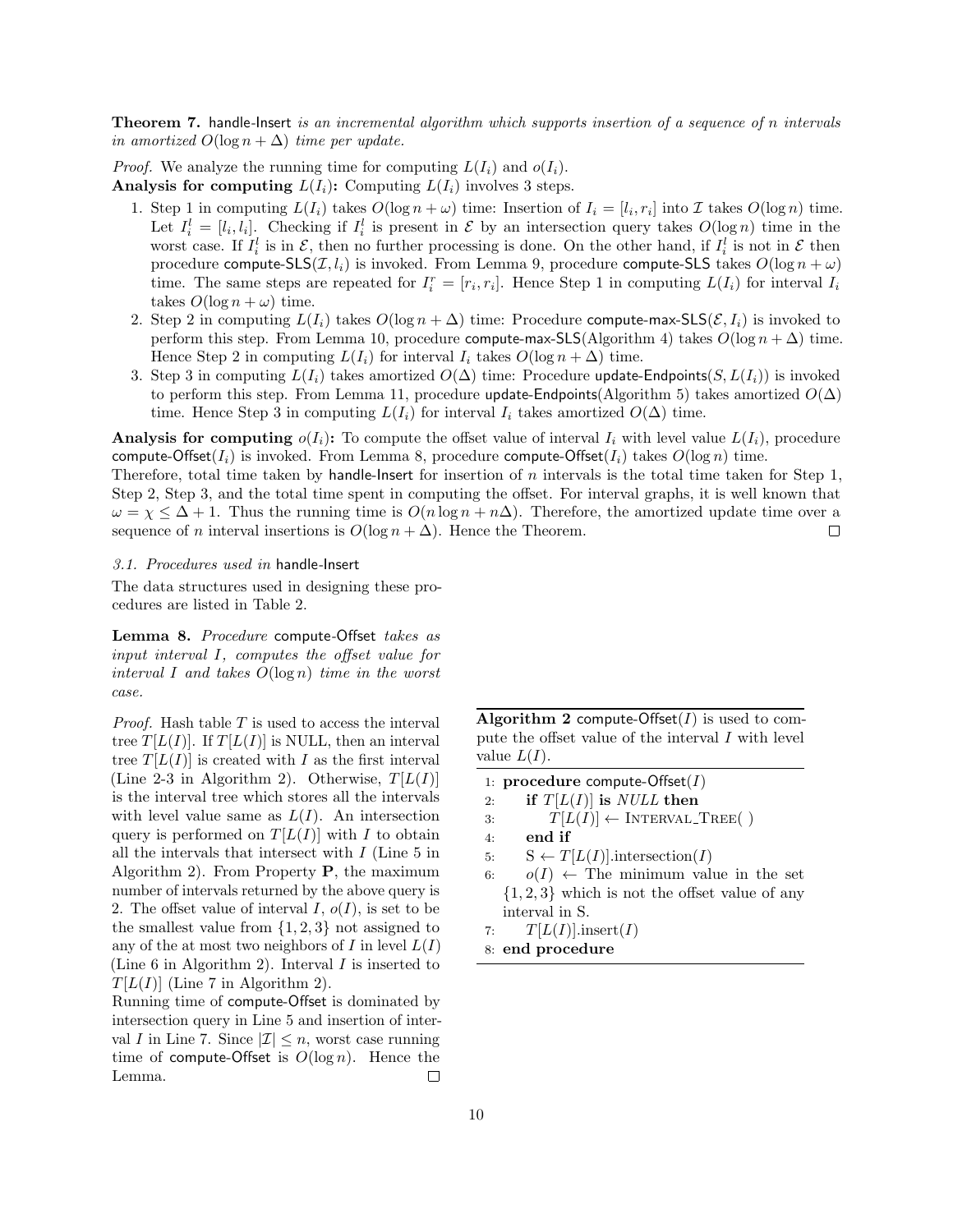Lemma 9. Procedure compute-SLS takes set of intervals  $I$  and endpoint  $t$  as input, maintains  $SLS$  at t using dynamic array  $A_t$  and doubly linked list  $Q_t$ , and takes  $O(\log n + \omega)$  time in the worst case.

Proof. compute-SLS performs an intersection query on  $\mathcal I$  with interval  $[t, t]$  (Line 2 in Algorithm 3). Let  $\mathcal{I}_t$  denote the set returned by the intersection query. Maximum height  $h_t =$  $max(levels(\mathcal{I}_t))$  and the set  $U = levels(\mathcal{I}_t)$  are computed (Line 7-9 in Algorithm 3). For every i in the range  $[0, h_t]$ ,  $A_t[i]$  is set to 0 and i is inserted to  $Q_t$  (Line 11-13 in Algorithm 3). For every i in the range  $[0, h_t]$ ,  $A_t[i]$  is reset to 1 if  $i \in levels(\mathcal{I}_t)$  and i is deleted from  $Q_t$  (Line 15-17) in Algorithm 3). It returns  $A_t$  and  $Q_t$ .

Running time of compute-SLS is dominated by the intersection query in Line 2, loop in Line 7-9, loop in Line 11-13, and loop in Line 15-17. At any level, SLS  $e_t$  intersects with at most 2 intervals and we have  $\omega$  many levels. Hence,  $|\mathcal{I}_t|$  $= O(\omega)$ ,  $h_t \leq \omega + 1$ , and  $|U| \leq \omega$ . Again,  $|\mathcal{I}| \leq n$ . Therefore, time taken by procedure compute-SLS in the worst case is  $O(\log n + \omega)$ . Hence the Lemma.  $\Box$ 

Lemma 10. Procedure compute-max-SLS takes set of endpoints  $\mathcal E$  and interval I as input, computes the set of endpoints S contained in I and maximum among the height of the SLS at the endpoints in S, and takes  $O(\log n + \Delta)$  time in the worst case.

Proof. Procedure compute-max-SLS performs an intersection query of I on  $\mathcal E$  (Line 2 in Algorithm 4). This query returns the set  $S$  of all the endpoints which intersect with I. It computes the maximum among the height of the SLS at endpoints in  $S$ , denoted by  $h$  (Line 4-11). The procedure returns  $h$  and the set  $S$ .

Running time of compute-max-SLS is dominated by intersection query in Line 2 and loop from Line 4-11. Since  $\Delta$  is the maximum degree in the associated interval graph, interval I can intersect with at most  $\Delta$  intervals. Therefore,  $|S| = O(\Delta)$ . Further,  $|\mathcal{E}| \leq 2n$ . Thus the worst case time taken by compute-max-SLS is  $O(\log n + \Delta)$ . Hence the Lemma. П

The different procedures used in handle-Insert are described and analyzed below.

Algorithm 3 compute- $SLS(\mathcal{I},t)$  computes the supporting line segment at endpoint  $t$ .

|     | 1: procedure compute-SLS $(\mathcal{I},t)$                        |
|-----|-------------------------------------------------------------------|
| 2:  | $\mathcal{I}_t \leftarrow \mathcal{I}.\text{intersection}([t,t])$ |
| 3:  | $h_t \leftarrow 0$                                                |
| 4:  | $U \leftarrow$ Empty Set                                          |
| 5:  | $A_t \leftarrow \Box$                                             |
| 6:  | $Q_t \leftarrow$ Empty doubly linked list                         |
| 7:  | for $I$ in $\mathcal{I}_t$ do                                     |
| 8:  | $h_t \leftarrow \max(h_t, L(I))$                                  |
| 9:  | $U$ .insert $(L(I))$                                              |
| 10: | end for                                                           |
| 11: | for <i>i</i> in $\{0, 1, 2,  h_t\}$ do                            |
| 12: | $A_t$ .at $(i) \leftarrow 0$                                      |
| 13: | $Q_t$ .insert $(i)$                                               |
| 14: | end for                                                           |
| 15: | for i in $U.\text{begin})$ to $U.\text{end})$ do                  |
| 16: | $A_t$ .at $(i) \leftarrow 1$                                      |
| 17: | $Q_t$ . delete $(i)$                                              |
| 18: | end for                                                           |
| 19: | return $A_t, Q_t$                                                 |
|     | 20: end procedure                                                 |

Algorithm 4 compute-max-SLS $(\mathcal{E}, I)$  computes the set  $S$  of endpoints contained in interval  $I$  and the maximum value among the heights of the SLS at these points.

```
1: procedure compute-max-SLS(\mathcal{E}, I)2: S \leftarrow \mathcal{E}.intersection(I)
 3: h \leftarrow 04: for t \text{ in } S \text{ do}5: if Q_t begin() is NULL then
 6: h_t \leftarrow 07: else
 8: h_t \leftarrow Q_t \cdot \text{begin}(t)9: end if
10: h \leftarrow \max(h, h_t)11: end for
12: return S, h13: end procedure
```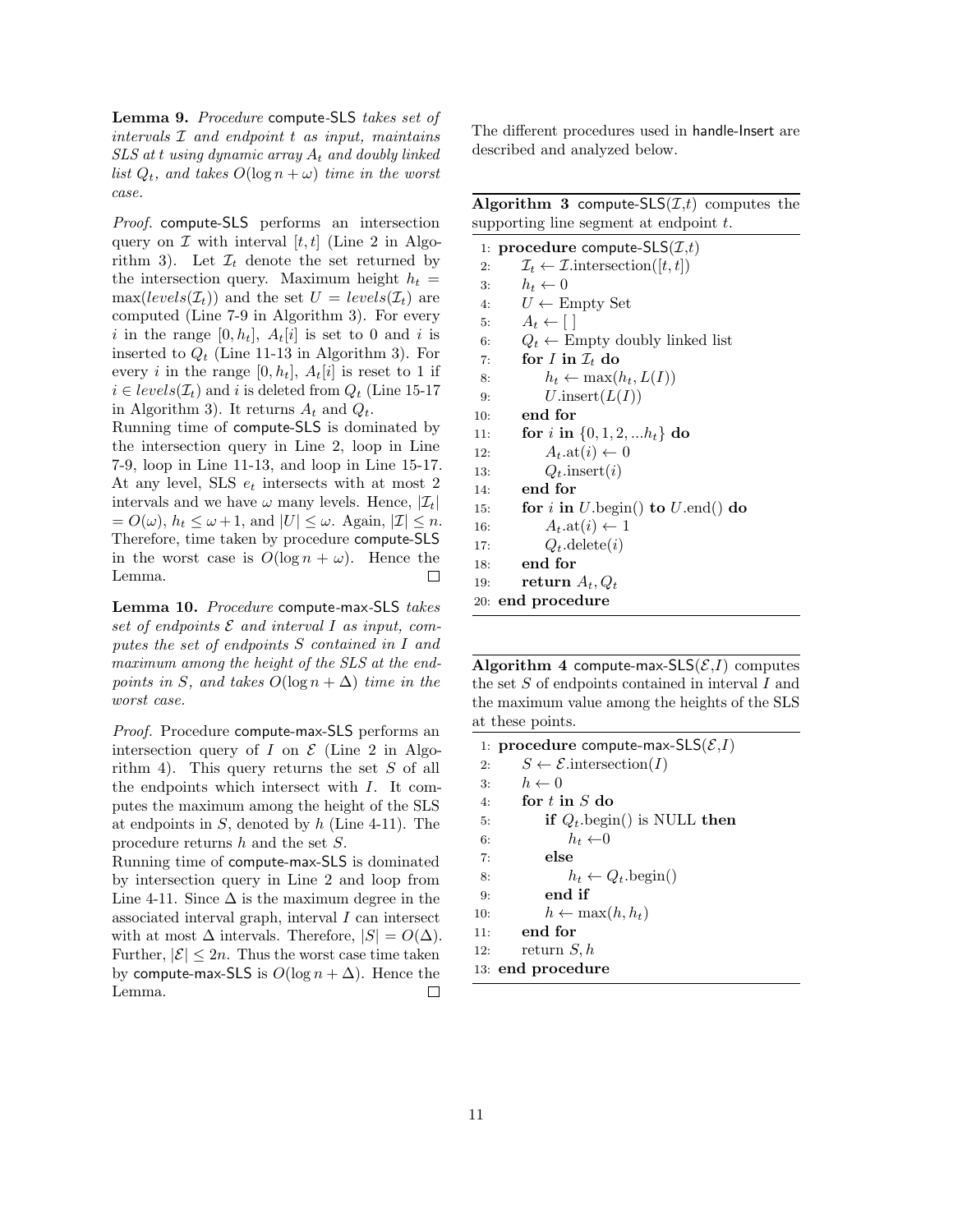**Procedure update-Endpoints** $(S, L(I))$ : This procedure, described in Algorithm 5, is used to update the SLS at the endpoints contained in set S: let  $l = L(I)$ . For every endpoint  $t \in S$ , size of  $A_t$  is checked.

- 1. **Case A:** If  $l < A_t$  size(). In this case,  $A_t[l]$ is set to 1. The pointer stored in  $A'_t[l]$  is used to delete the node in  $Q_t$  which stores the value  $l$  and  $A'_t[l]$  is set to NULL subsequently. If the deleted node in  $Q_t$  was the head node, then the head node is updated to the next node in  $Q_t$  and thus the value of  $h_t$  also gets updated.
- 2. **Case B:** If  $l \geq A_t$  size(). In this case, the standard doubling technique for expansion of dynamic arrays [19] is used to increase the size of  $A_t$  until  $A_t$  size() becomes strictly greater than  $l$ .  $A'_t$  is also expanded along with  $A_t$  and appropriate nodes are inserted to  $Q_t$ . Once  $A_t$  size() > l, the remaining operations are same as in the case A.

Algorithm 5 update-Endpoints $(S, L(I))$  is used to update the supporting line segments at the endpoints contained in set S for level value  $L(I)$ . In this procedure, SLS is maintained using dynamic array and doubly linked list.

|     | 1: procedure update-Endpoints $(S, L(I))$ |
|-----|-------------------------------------------|
| 2:  | $l \leftarrow L(I)$                       |
| 3:  | for $t$ in $S$ do                         |
| 4:  | if $l > A_t$ size() then                  |
| 5:  | for i in $\{A_t$ size()+1, l do           |
| 6:  | $A_t$ .at $(i) \leftarrow 0$              |
| 7:  | $Q_t$ .insert $(i)$                       |
| 8:  | end for                                   |
| 9:  | end if                                    |
| 10: | $A_t$ .at $(l) \leftarrow 1$              |
| 11: | $Q_t$ .delete $(l)$                       |
| 12: | $h_t \leftarrow Q_t \cdot \text{begin})$  |
| 13: | end for                                   |
|     | 14: end procedure                         |

Lemma 11. Procedure update-Endpoints takes  $O(\Delta)$  amortized time.

*Proof.* For every endpoint  $t \in S$ , size of  $A_t$  is checked in constant time. To analyze the time required in update-Endpoints, we observe that every update must perform the operations as described in case  $A$ . We refer to these operations as task  $M(M \t{ stands for mandatory})$ . Some updates have to perform additional operations as described in case **B**. We refer to these operations as task  $A(A)$ stands for additional). The time taken by each update to perform task M is  $|S| \times O(1) = O(|S|)$ . Since  $\Delta$  is the maximum degree, it follows that  $|S| \leq \Delta$ . Therefore, every update takes  $O(\Delta)$ time to perform task M in the worst case. To analyze the time required to perform task A, we crucially use the fact that our algorithm is incremental and hence only expansions of the dynamic arrays take place. Since  $\omega$  is the size of the maximum clique, it follows that the maximum size of a dynamic array throughout the entire execution of the algorithm is upper bounded by  $2\omega$ . Over a sequence of  $n$  insertions, the total number of endpoints is upper bounded by  $2n$ . Therefore, we maintain at most 4n dynamic arrays. For every such array, total number of inserts in the array and the associated doubly linked list is at most  $2\omega$ in the entire run of the algorithm. An insertion into the dynamic array takes constant amortized time and insertion into doubly linked list takes constant worst case time. Therefore, during the entire run of the algorithm total time required to perform task A on one dynamic array and its associated doubly linked list is  $O(\omega)$ . This implies that during the entire run of the algorithm total time spent on task A over all the updates is  $\leq 4n \times O(\omega)$ . Let T be the total time spent on update-Endpoints at the end of  $n$  insertions. This is the sum of the total time for task A and the total time for task M. Further, since  $\omega \leq \Delta + 1$ , it follows that  $\mathsf{T} = O(n\Delta)$ . Hence the Lemma.  $\Box$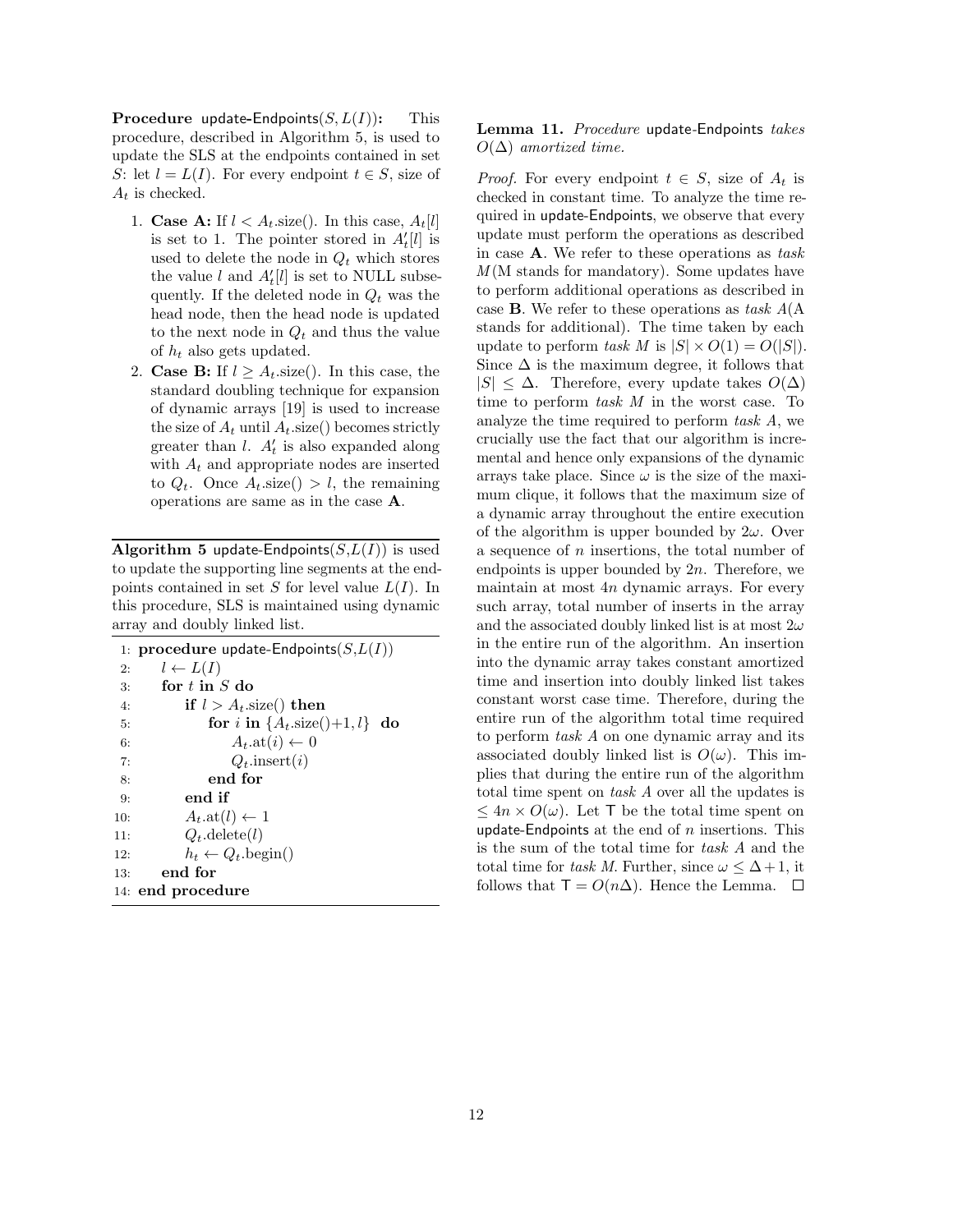#### 4. Fully dynamic interval coloring

An update in the update sequence in the fully dynamic setting consists of an interval to be colored or a previously colored interval to be deleted. The *i*-th update is lnsert $(I_i)$  where  $I_i$  is the interval presented to the algorithm. The update  $\text{Delete}(I_i)$  is to delete the interval  $I_i$  that was inserted during the *i*-th update. At the end of each update, the invariants are maintained such that it follows that the intervals are colored with at most  $3\omega - 2$  colors, where  $\omega$  is the size of the maximum clique in the interval graph just after the update. For an insert update, we use handle-Insert (Algorithm 1) to ensure that the invariants are maintained at the end of the update. However, to get a good bound on the update time, we use a different set of data structures to maintain SLS (see Section 2.4). Therefore, the major result in this section is to handle the delete of a previously colored interval. There are two aspects in the algorithm: the first one is to ensure that the invariants are maintained after a delete, and the second one is to ensure that the update is efficient.

# 4.1. Algorithm handle-Delete for Delete( $I_i$ )

Let  $(L(I_i), o(I_i))$  be the color of  $I_i$  at the beginning of the update. The pseudo code and steps of Algorithm handle-Delete are presented in Algorithm 6.

**Step 1:** Remove interval  $I_i$  from the set of intervals  $\mathcal I$  and hash table  $T[L(I_i)]$ . (Line 1 and Line 2 in Algorithm 6)

Step 2: Compute the set of endpoints contained in  $I_i$ . Let  $\mathcal{E}_i = \mathcal{E} \cap I_i$ . (Line 3 in Algorithm 6) **Step 3:** For each endpoint  $t \in \mathcal{E}_i$ , update SLS  $e_t$ to reflect the deletion of interval  $I_i$ . (Line 4 to 8) in Algorithm 6)

Step 4: Compute the set of intervals intersecting with  $I_i$  and with level value strictly greater than  $L(I_i)$ . Let DIRTY =  $\{I | L(I) > L(I_i), I_i \cap I \neq \emptyset\}$ (Line 10 in Algorithm 6). Sort DIRTY in the increasing order of level value and break the ties in the increasing order of time of insertion. For every interval  $I$  in DIRTY, repeat the following steps:

- Compute the set of endpoints intersecting with I. Let  $S = \mathcal{E} \cap I$ . For every endpoint  $t \in S$  compute the height  $h_t$  of the SLS  $e_t$ . Compute  $h = \max\{h_t | t \in S\}$  (Line 11 in Algorithm 6).
- If  $h > L(I)$  then no further processing is required for interval I.
- If  $h < L(I)$  then following steps are executed (Line 17 to 25 in Algorithm 6):
	- Change level value of I from  $L(I)$  to h.
	- Recompute the offset value  $o(I)$  for I with the new level value h.
	- Update SLS  $e_t$  for every point  $t \in S$ to reflect the change in level value of I.

**Algorithm 6** handle-Delete $(I_i = [l_i, r_i])$  is used to handle deletion of interval  $I_i$ 

1:  $T[L(I_i)]$ .delete $(I_i)$ 2:  $\mathcal{I}.\text{delete}(I_i)$ 3:  $\mathcal{E}_i \leftarrow \mathcal{E}.\text{intersection}(I_i)$ 4: for t in  $\mathcal{E}_i$  do 5: if  $|T[L(I_i)]$ .intersection(t)  $|=0$  then 6:  $NZ_t$ .delete $(L(I_i))$ 7:  $Z_t$ .insert $(L(I_i))$ 8: end if 9: end for 10: Compute DIRTY ←  $\{|L(I) > L(I_i), I_i \cap I \neq \emptyset\}.$ Sort DIRTY in the increasing order of level value and break the ties in the increasing order of time of insertion. 11: for I in DIRTY do 12:  $S, h \leftarrow$  compute-max-SLS( $\mathcal{E}, I$ ) 13: if  $h \geq L(I)$  then 14: continue 15: end if 16:  $T[L(I)]$ .delete(I) 17:  $T[h]$ .insert(I) 18: for  $t \text{ in } S \text{ do}$ 19: **if**  $T[L(I)]$ .intersection(t)  $= 0$  then 20:  $NZ_t$ .delete $(L(I))$ 21:  $Z_t$ .insert $(L(I))$ 22: end if 23:  $NZ_t$ .insert(h) 24:  $Z_t$ .delete $(h)$ 25: end for 26:  $L(I) \leftarrow h$ 27: compute-Offset $(I)$ 28: end for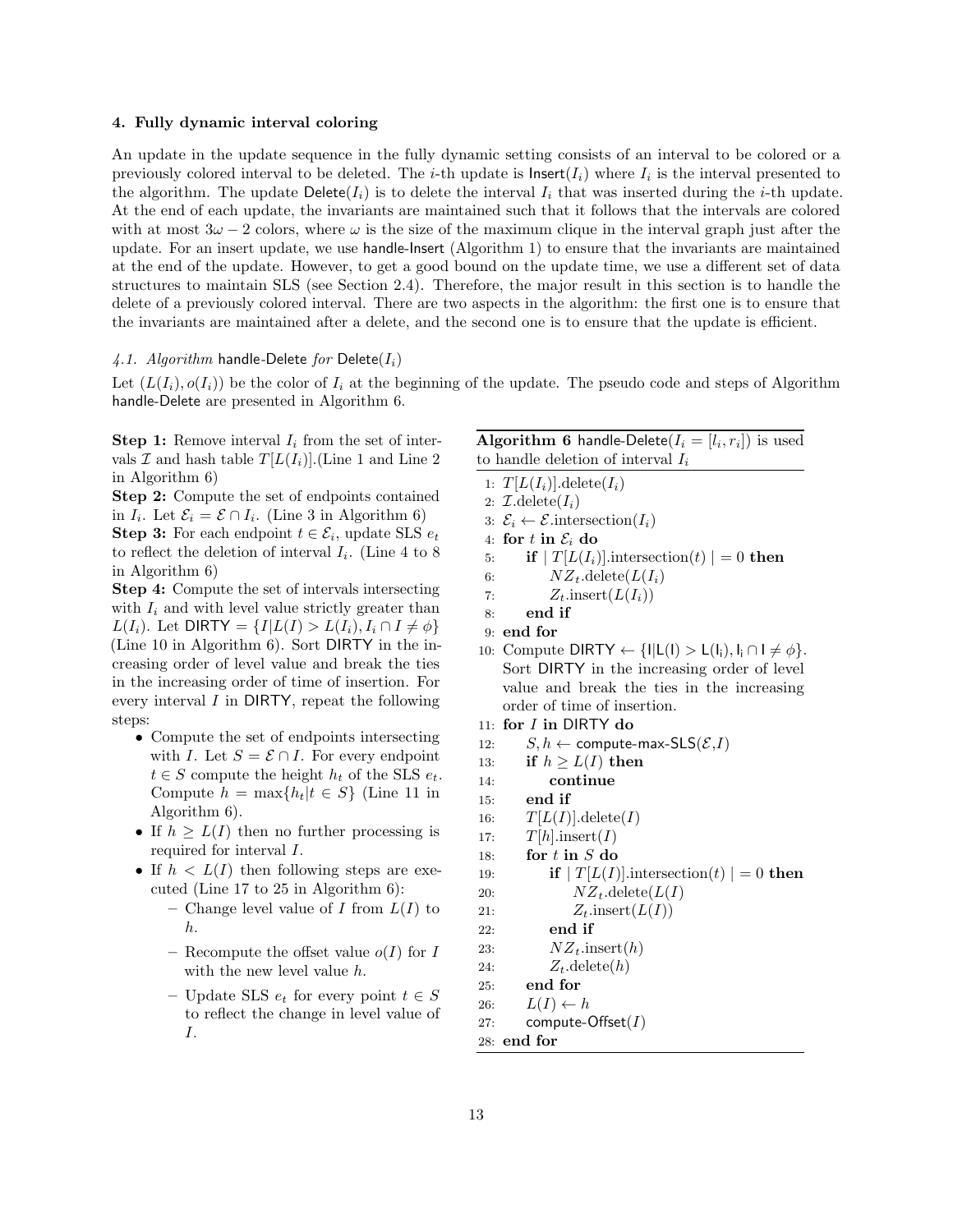#### 4.2. Correctness of handle-Delete

The first crucial property maintained by Algorithm handle-Delete is that at the end of the update, for each interval I, there exists a point t in I such that the height of the SLS at t is at least  $L(I)$ . We refer to this property as Invariant C. The second crucial property maintained is property P. The following lemma proves a bound on the number of colors used.

**Lemma 12.** At the end of each update, the number of colors used is at most  $3\omega - 2$ , where  $\omega$  is the size of the maximum clique in the interval graph just after the update.

*Proof.* We start by assuming that prior to the update the invariant  $C$  and Property  $P$  is satisfied by the coloring. We show that after the update they continue to be satisfied. For update  $\textsf{Insert}(I_i)$  invariant C and Property P are satisfied by the coloring at the end of the update. This follows from Lemma 5 which shows that invariant C is maintained by Algorithm handle-Insert and Lemma 6 which proves that Algorithm handle-Insert maintains Property P.

For update Delete( $I_i$ ) we know from Lemma 13 that the set DIRTY consists of those intervals whose level values are changed by Algorithm handle-Delete to ensure that invariant C is maintained. Algorithm handle-Delete iterates over each interval I in DIRTY and ensures, by modifying  $L(I)$  if necessary, that there is a point  $t \in I$  such that  $h_t \geq L(I)$ . Whenever  $L(I)$  is modified, it is modified to be the maximum  $h_t$ , over all  $t \in I$ . This choice of  $L(I)$  also ensures that I has at most two neighbors in the level  $L(I)$  and none of the neighbors with level number  $L(I)$  has a containment relationship with I. The proof uses the same argument in Lemma 6. Thus Property  $P$  is maintained by Algorithm handle-Delete.

Therefore, it follows that after the update, Property P is satisfied by the level values of the intervals and from invariant C it follows that the largest level value of any interval is at most  $\omega - 1$ . Further, the intervals whose level values are 0 form an independent set. Therefore, the number of colors used by the algorithm at the end of an update is  $3\omega - 2$ . Consequently, the algorithm uses at most  $3\omega - 2$  colors after each update step. Hence the Lemma. П

We now prove that on the update  $Delete(I_i)$ , it is sufficient for Algorithm handle-Delete to consider the set DIRTY which is defined to be DIRTY =  $\{I|L(I) > L(I_i), I_i \cap I \neq \emptyset\}$ . On update Delete $(I_i)$ , an interval is called *dirty* if during execution of Algorithm handle-Delete invariant  $C$  is violated for that interval. An interval which is not dirty during the execution of Algorithm handle-Delete is called *clean*. In Lemma 13, we show that DIRTY is a super set of all such intervals which become dirty.

**Lemma 13.** During the execution of Algorithm handle-Delete on the update Delete( $I_i$ ), if an interval I becomes dirty, then  $I \in$  DIRTY.

*Proof.* On deletion of  $I_i$ , the supporting line segments are naturally classified into two sets: those whose height reduces and those whose height does not reduce. Let t be a point for which the height does not reduce. First we consider an interval I which contains t,  $h_t \geq L(I)$ , and  $L(I) \leq L(I_i)$ , and show that I does not become dirty during the execution of Algorithm handle-Delete. This is because, during the execution of the algorithm, only intervals with level value greater than  $L(I_i)$  are considered for a reduction in level value. Therefore, the height of t will remain at least  $L(I)$  throughout the execution of the algorithm. Therefore, I does not become dirty during the execution of Algorithm handle-Delete.

Next, let us consider an interval I which contains t,  $h_t \geq L(I)$ , and  $L(I) > L(I_i)$ . The algorithm considers the intervals  $I' \in \text{DIRTY}$  in increasing order of level number. Thus, it follows that the level value of an interval I' which contains t and for which  $L(I') \leq L(I)$  will not reduce during the execution of Algorithm handle-Delete. Therefore, the height of the SLS at  $t$  does not change throughout the execution of Algorithm handle-Delete, and thus I does not become dirty during the execution of Algorithm handle-Delete. Therefore, an interval I which becomes dirty during the execution of Algorithm handle-Delete must contain a t whose height reduces on the deletion of  $I_i$ . Thus, I intersects with  $I_i$  at t, and as we have proved above, I must have level value more than  $L(I_i)$ . In other words it must be an element of DIRTY. Hence the Lemma.  $\Box$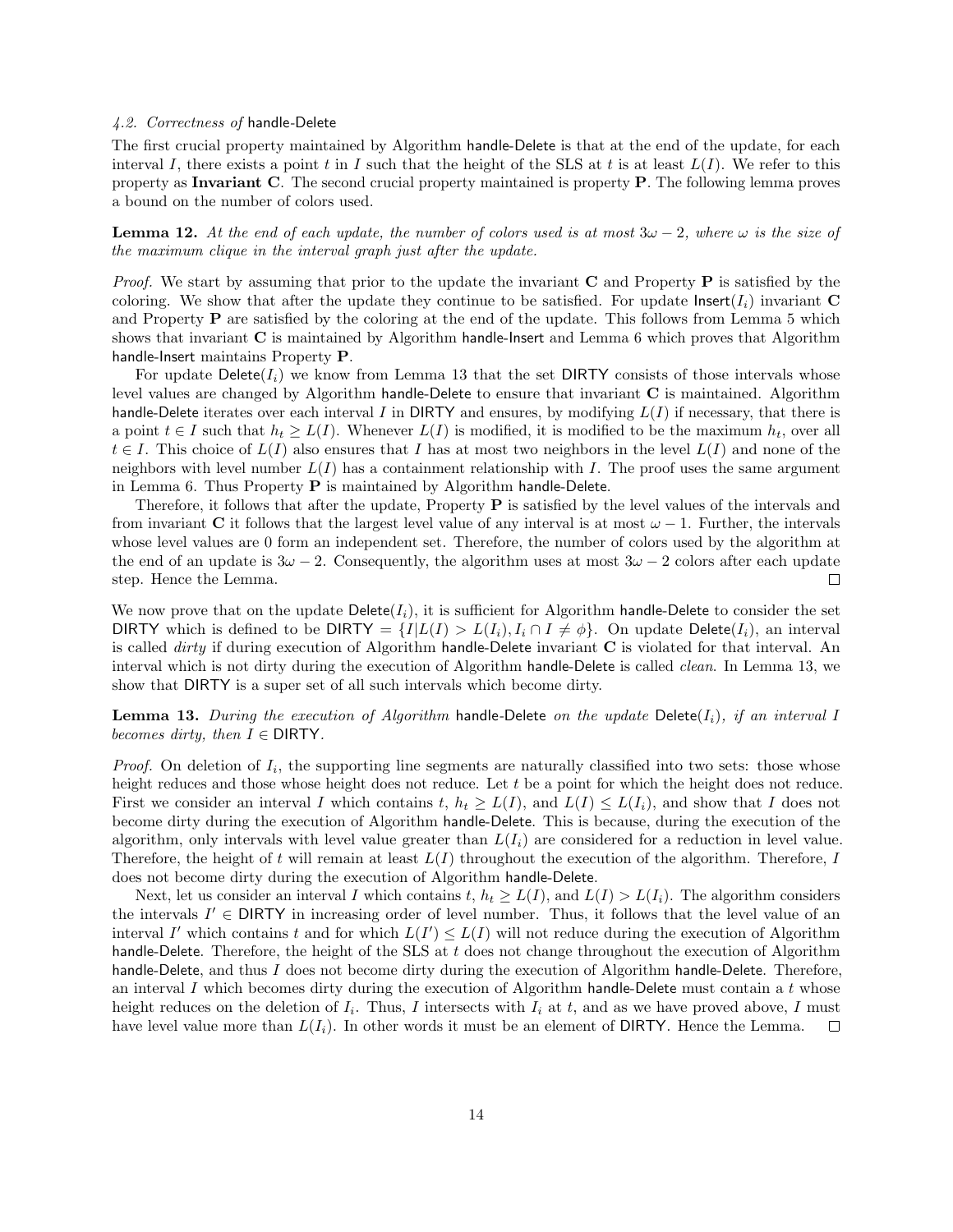## 4.3. Worst-case analysis of runtime of handle-Delete and handle-Insert

# Lemma 14. Algorithm 6 implements handle-Delete in  $O(\Delta^2 \log n)$  time.

Proof. It is clear from the description that Algorithm 6 implements each of the steps of handle-Delete. The most expensive steps in Algorihtm 6 are the computation and sorting of DIRTY, and updating the level values of the intervals in DIRTY, if necessary, in lines 11-28. DIRTY is computed by an intersection query to the interval tree E and the worst-case running time is  $O(\log n + \Delta)$ , where  $\Delta$  is the number of endpoints in E which is the number of intervals intersecting with  $I_i$ . Subsequently, sorting DIRTY takes time  $O(\Delta \log \Delta)$ time. Each iteration in lines 11-28 is for an interval  $I \in$  DIRTY, and the running time of an iteration is dominated by the iteration in lines 18-25. The number of times lines 18-25 is executed is  $O(\Delta)$  which the number of endpoints in S, where S is  $\mathcal{E} \cap I$ . In each of these iterations, the Red-Black trees are updated to reflect the height of the corresponding supporting line segment, and this takes  $O(\log n)$  time, using the fact that the number of values in each Red-Black tree is at most  $\omega$ . Thus the running time of Algorithm 6 is  $O(\Delta^2 \log n)$ . Hence the Lemma.  $\Box$ 

We next analyze handle-Insert which is implemented by Algorithm 1 in the fully-dynamic setting by representing supporting line segments as Red-Black trees. Recall that in the incremental case they were represented by dynamic arrays and a doubly linked list.

Lemma 15. Algorithm 1 with supporting line segments represented as Red-Black trees implement handle-Insert in the fully-dynamic setting. Algorithm 1 inserts an interval in worst case  $O(\log n + \Delta \log \omega)$  time.

Proof. In Lemma 17, Lemma 18, and Lemma 19, respectively, we prove that in the fully-dynamic setting, with SLS represented as Red-Black trees, compute-SLS, compute-max-SLS, and update-Endpoints correctly implement Step 1, Step 2, and Step 3, of handle-Insert correctly. Therefore, it follows that handle-Insert is implemented by Algorithm 1 correctly. Further, these Lemmas also show that the worst-case running times of these functions is  $O(\log n + \omega \log \omega)$ ,  $O(\log n + \Delta \log \omega)$ ,  $O(\Delta \log \omega)$ , respectively. Therefore, the worst-case running time, of handle-Insert implemented by Algorithm 1, with SLS represented as Red-Black trees, is  $O(\log n + \Delta \log \omega)$ . Hence the Lemma.  $\Box$ 

Our fully-dynamic algorithm for interval coloring follows by combining Lemma 14 and Lemma 15.

**Theorem 16.** There exists a fully dynamic algorithm which supports insertion of an interval in  $O(\log n +$  $\Delta \log \omega$ ) and deletion of an interval in  $O(\Delta^2 \log n)$  worst case time.

## 4.4. Procedures used in handle-Delete and handle-Insert

The procedures compute-SLS, compute-max-SLS, and update-Endpoints which are defined in Section 3.1 are defined in this section with Red-Black trees used to represent supporting line segments. The worst-case running time of these procedures differ from their running times in Section 3.1. The data structures used in designing these procedures are listed in Table 2.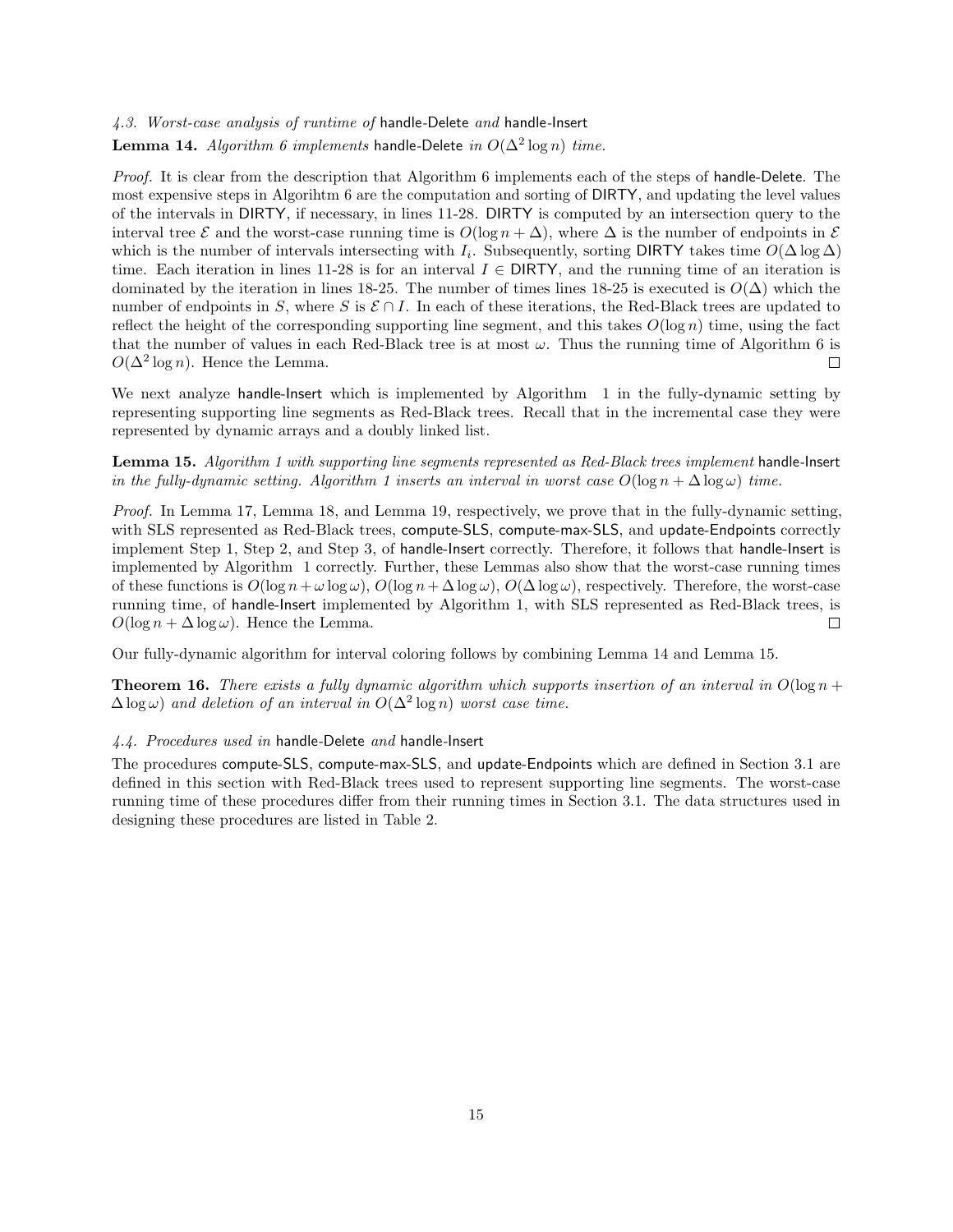Lemma 17. Procedure compute-SLS takes as input the set of intervals  $\mathcal I$  and endpoint  $t$ , maintains SLS at t as Red-Black trees  $Z_t$  and  $NZ_t$ , and takes  $O(\log n + \omega \log \omega)$  time in the worst case.

Proof. compute-SLS performs an intersection query on  $\mathcal I$  with  $[t, t]$  (Line 2 in Algorithm 7). The query returns all the intervals in  $\mathcal I$  which contain endpoint t. Let  $\mathcal{I}_t$  denote the set returned by the intersection query. Set  $U = levels(\mathcal{I}_t)$  and height  $h_t = \max(levels(\mathcal{I}_t))$  are computed (Line 5-8 in Algorithm 7). For every i in the range  $[0, h_t]$ , i is inserted to  $Z_t$  (Line 11-13 in Algorithm 7). For every i in the set U, i is deleted from  $Z_t$ and inserted to  $NZ_t$  (Line 14-17 in Algorithm 7). compute-SLS returns  $Z_t$  and  $NZ_t$ .

Running time of compute-SLS is dominated by the intersection query in Line 2, and loops in Line 11- 13 and Line 14-17. At any level, SLS  $e_t$  intersects with at most 2 intervals and we have  $\omega$  many levels. Hence,  $|\mathcal{I}_t| = O(\omega)$ . Again,  $|\mathcal{I}| \leq n$ . Therefore, intersection query takes  $O(\log n + \omega)$ . Further, a single insertion in  $Z_t$  and  $NZ_t$  takes  $O(\log \omega)$ time. Therefore, total time taken by the loops is  $O(\omega \log \omega)$ . This implies that the worst case time taken by compute-SLS is  $O(\log n + \omega \log \omega)$ . Hence the Lemma.  $\Box$ 

Lemma 18. Procedure compute-max-SLS takes as input set of endpoints  $\mathcal E$  and interval I, computes the maximum height of SLS contained in interval I, and takes  $O(\log n + \Delta \log \omega)$  time in the worst case.

Proof. compute-max-SLS works as follows (Algorithm 8): an intersection query is performed on  $\mathcal E$  with I (Line 2). Let S be the set returned by the intersection query. For every endpoint  $t \in S$ , to compute the height  $h_t$  of SLS  $e_t$ , the following steps are used: If  $Z_t$  is non empty then the minimum value in  $Z_t$  is assigned to  $h_t$  (Line 10). Otherwise,  $h_t$  is assigned a value which is one more than the maximum value in  $NZ_t$  (Line 8). The maximum value of the height of an SLS at any endpoint in S is computed as  $h = \max\{h_t | t \in S\}$ (Line 12). The procedure returns the set S and value h.

Running time of compute-max-SLS is dominated by the intersection query in Line 2 and the loop in Line 4-13. We know that  $|S| \leq \Delta$  and  $|\mathcal{E}| \leq 2n$ . Therefore, worst case time taken by compute-max-SLS is  $O(\log n + \Delta \log \omega)$ . Hence the Lemma.  $\Box$ 

Algorithm 7 compute-SLS $(\mathcal{I},t)$  is used to compute the supporting line segment at endpoint  $t$ .

|     | 1: procedure compute-SLS $(\mathcal{I},t)$                        |
|-----|-------------------------------------------------------------------|
| 2:  | $\mathcal{I}_t \leftarrow \mathcal{I}.\text{intersection}([t,t])$ |
| 3:  | $h_t \leftarrow 0$                                                |
| 4:  | $U \leftarrow$ Initialize to empty set                            |
| 5:  | for $I$ in $\mathcal{I}_t$ do                                     |
| 6:  | $U$ .insert $(L(I))$                                              |
| 7:  | $h_t \leftarrow max(h_t, L(I))$                                   |
| 8:  | end for                                                           |
| 9:  | $Z_t \leftarrow$ Empty Red-Black tree                             |
| 10: | $NZ_t \leftarrow$ Empty Red-Black tree                            |
| 11: | for <i>i</i> in $\{0, 1, 2,  h_t\}$ do                            |
| 12: | $Z_t$ .insert $(i)$                                               |
| 13: | end for                                                           |
| 14: | for i in $U.\text{begin}()$ to $U.\text{end}()$ do                |
| 15: | $NZ_t$ .insert $(i)$                                              |
| 16: | $Z_t$ .delete $(i)$                                               |
| 17: | end for                                                           |
| 18: | return $Z_t$ , $NZ_t$                                             |
|     | 19: end procedure                                                 |

Algorithm 8 compute-max-SLS( $\mathcal{E}, I$ ) is used to compute the set  $S$  of endpoints contained in interval  $I$  and compute the maximum height  $h$  of all the supporting line segments at these endpoints.

```
1: procedure compute-max-SLS(\mathcal{E}, I)2: S \leftarrow \mathcal{E}.intersection(I)
3: h \leftarrow 04: for t \text{ in } S \text{ do}5: if Z_t.empty() & NZ_t.empty() then
6: h_t \leftarrow 07: else if Z_t.empty() then
8: h_t \leftarrow NZ_t \cdot \max() + 19: else
10: h_t \leftarrow Z_t \cdot \min()11: end if
12: h \leftarrow \max(h, h_t)13: end for
14: return S, h15: end procedure
```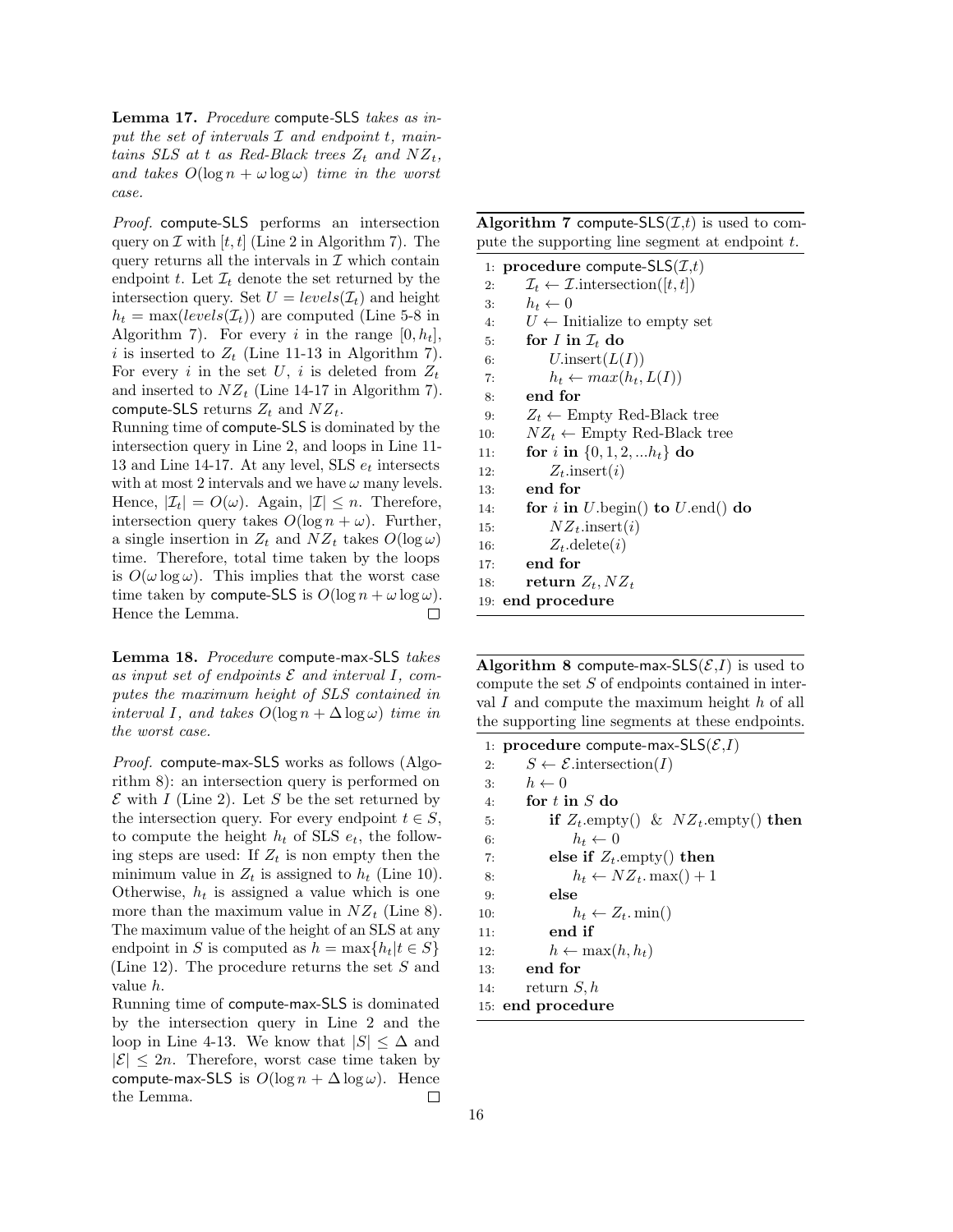Lemma 19. Procedure update-Endpoints takes set of endpoints  $S$  and  $L(I)$  as input, update the SLS at the endpoints contained in set S and takes  $O(\Delta \log \omega)$  time in the worst case.

Proof. The procedure works as follows (Algorithm 9): for every  $t \in S$ ,  $L(I)$  is deleted from  $Z_t$  and  $L(I)$  is inserted to  $NZ_t$ . For one SLS  $e_t$  it takes  $O(\log \omega)$  time and  $|S| \leq \Delta$ . Therefore, worst case time taken by update-Endpoints is  $O(\Delta \log \omega)$ . Hence the Lemma.  $\Box$ 

**Procedure compute-Offset** $(I)$ : This procedure is same as the one described in Section 3.1.

Algorithm 9 update-Endpoints $(S, L(I))$  is used to update the supporting line segments at the endpoints contained in set S for level value  $L(I)$ .

|     | 1: procedure update-Endpoints( $S, L(I)$ ) |
|-----|--------------------------------------------|
| 2:  | for $t$ in $S$ do                          |
| 3:  | if $\neg Z_t$ empty() then                 |
| 4:  | $h_t \leftarrow Z_t.min()$                 |
| 5:  | end if                                     |
| 6:  | if $Z_t$ empty() then                      |
| 7:  | $h_t \leftarrow NZ_t.max() + 1$            |
| 8:  | end if                                     |
| 9:  | $q = h_t$                                  |
| 10: | while $q < L(I)$ do                        |
| 11: | $Z_t$ .insert $(q)$                        |
| 12: | $q \leftarrow q + 1$                       |
| 13: | end while                                  |
| 14: | if $L(I)$ in $Z_t$ then                    |
| 15. | $Z_t$ .delete $(L(I))$                     |
| 16: | end if                                     |
| 17: | $NZ_t$ .insert $(L(I))$                    |
| 18: | end for                                    |
|     | 19: end procedure                          |

## 5. Quadratic lower bound for induced neighborhood subgraph computation

In Section 2.2 we showed that a direct implementation of the KT-algorithm will not run in sub-quadratic time. From Section 2.1 the crucial step is to compute maximum clique in an induced subgraph of the neighborhood of the interval inserted during an update. In this section we explore an interesting connection between computing the induced subgraph of the neighborhood of a vertex in a graph and the well-known OMv conjecture due to Henzinger et al., [2]. Formally, we define the following problem:

Induced Neighborhood Subgraph Computation: The input to the Induced Neighborhood Subgraph Computation problem consists of the adjacency matrix  $M$  of a directed graph and a set  $S$  of vertices. The goal is to compute the graph induced by  $N_{out}(S) \cup S$  and output the subgraph as adjacency lists. Here  $N_{out}(S)$  is the set of those vertices which have a directed edge from some vertex in S. In other words, there is a directed edge from  $v_j$  to  $v_k$  iff the entry  $M[k][j]$  is 1.

We show that Induced Neighborhood Subgraph Computation problem is at least as hard as the following problem.

Online Boolean Matrix-Vector Multiplication (OMv)[2]: The input for this online problem consists of an  $n \times n$  matrix M, and a sequence of n boolean column vectors  $v_1, \ldots, v_n$ , presented one after another to the algorithm. For each  $1 \leq i \leq n-1$ , the online algorithm should output  $M \cdot v_i$  before  $v_{i+1}$  is presented to the algorithm. Note that in this product, a multiplication is an AND operation and the addition is an OR operation.

The current best algorithm for the OMv problem has an expected running time of  $O(\frac{n^3}{2\sqrt{\log n}})$  $\frac{n^{\circ}}{2^{\sqrt{\log n}}}\$  [21]. The following conjecture, due to Henzinger et al., [2], is well known about the OMv problem.

OMv conjecture: The Online Boolean Matrix-Vector Multiplication (OMv) problem does not have a  $O(n^{3-\epsilon})$  algorithm for any  $\epsilon > 0$ .

In Theorem 20 we reduce OMv problem to Induced Neighborhood Subgraph Computation problem. As a conseuqence of our reduction an efficient algorithm for Induced Neighborhood Subgraph Computation problem implies an efficient algorithm for the OMv problem.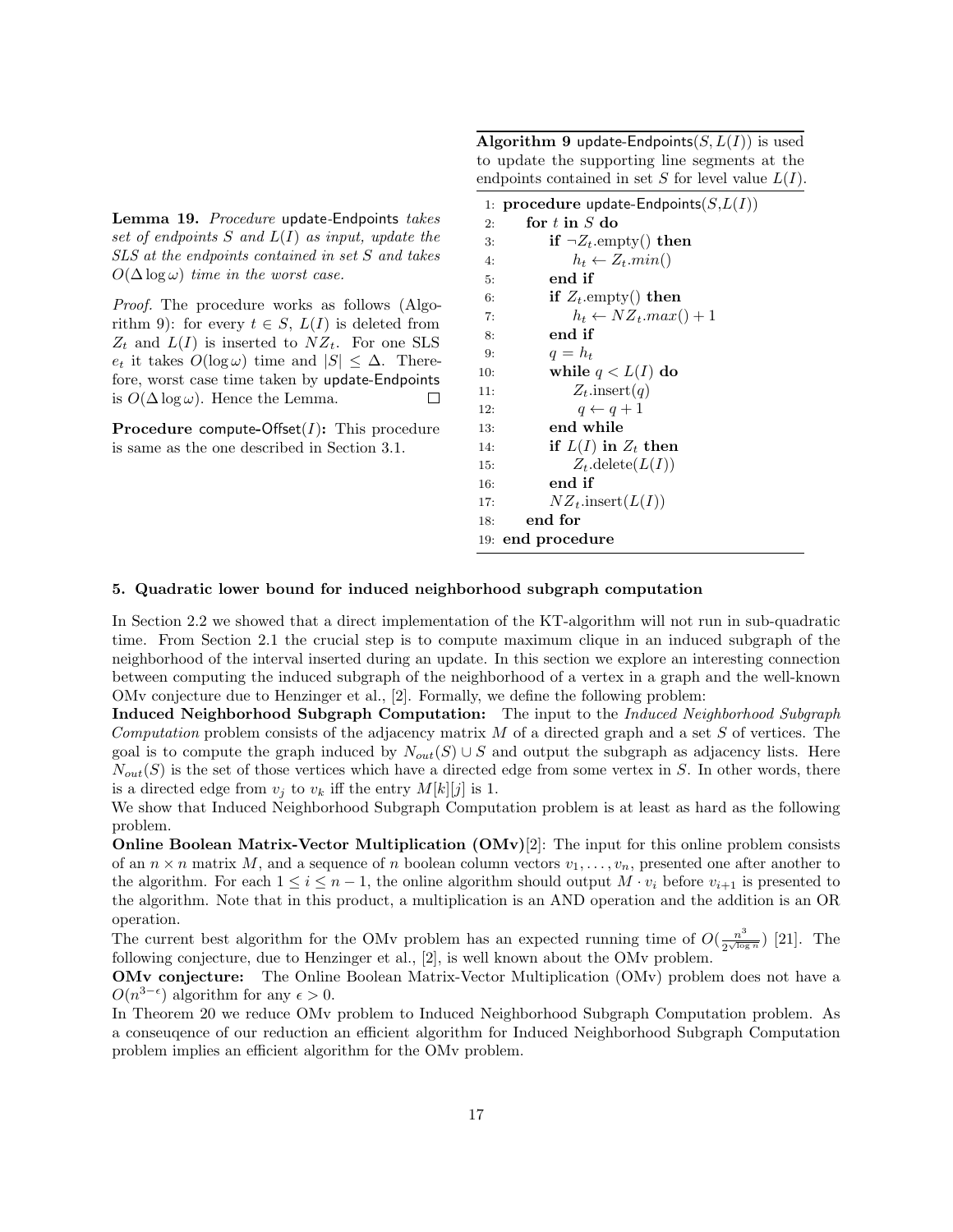## **Theorem 20.** Any algorithm for Induced Neighborhood Subgraph Computation problem needs at least quadratic time unless OMv conjecture is false.

Proof. We show that an algorithm to solve the Induced Neighborhood Subgraph Computation problem can be used to solve the Online Boolean Matrix-Vector Multiplication problem. Let A be an algorithm for the Induced Neighborhood Subgraph Computation problem with the running time of A being  $O(n^{2-\epsilon})$ , for some  $\epsilon > 0$ . We use algorithm A to solve the Online Boolean Matrix-Vector Multiplication problem in  $O(n^{3-\epsilon})$ time as follows : Let M be the input matrix for the Online Boolean Matrix-Vector Multiplication problem and let  $V_1, \ldots V_n$  be the column vectors presented to the algorithm one after the other. For the column vector  $V_i$ , let set  $S_i = \{v_j | V_i[j]=1, 0 \le j \le n-1\}$ . To compute  $M \cdot V_i$ , we invoke A on input  $\{M, S_i\}$ . Let  $G_{S_i}$  denote the induced subgraph on  $N_{out}(S_i) \cup S_i \subseteq V$  computed by the algorithm A. Note that  $G_{S_i}$  is an induced subgraph of the directed graph whose adjacency matrix is M. To output the column vector  $M \cdot V_i$ , we observe that the j-th row in the output column vector is 1 if and only if  $v_j \in G_{S_i}$  and there is an edge  $(u, v_j)$  in  $G_{S_i}$  such that  $u \in S_i$ . Given that  $G_{S_i}$  has been computed in  $O(n^{2-\epsilon})$  time, it follows that the number of edges in  $G_{S_i}$  is  $O(n^{2-\epsilon})$  and consequently the column vector  $M \cdot V_i$  can be computed in  $O(n^{2-\epsilon})$ time. Therefore, using the  $O(n^{2-\epsilon})$  algorithm A we can solve Boolean Matrix-Vector Multiplication problem in  $O(n^{3-\epsilon})$  time. If we believe that the OMv conjecture is indeed true, then it follows that the Induced Neighborhood Subgraph Computation problem cannot have an  $O(n^{2-\epsilon})$  algorithm for any  $\epsilon > 0$ . Hence the Theorem.  $\Box$ 

## 5.1. OMv conjecture is false for instances with the consecutive ones property

A 0-1 matrix is said to have the consecutive ones property if in each row, the column indices which have a 1 form an interval. A 0-1 column vector satisfies the consecutive ones property if the row indices which have a 1 in the column form an interval. We consider a special case of the OMv problem where the input matrix M and the sequence of online vectors  $\{v_1, v_2, \ldots, v_n\}$  satisfy consecutive ones property. Each row in the matrix M corresponds to an interval and every column index is a point on the number line. In particular, in the  $i$ -th row if l and r are the least and largest column index, respectively, such that  $M[i][l] = M[i][r] = 1$ , then the i-th row corresponds to the interval  $I_i = [l, r]$ . For each  $1 \leq j \leq n$ , if p and q are the least and largest indices in  $v_i$  such that  $v_i[p] = v_i[q] = 1$  then the vector  $v_j$  is interpreted as the interval  $I_{v_i} = [p, q]$ .

Now, using the data structures described in Table 2 in Section 2.4 we design an algorithm to solve OMv problem in quadratic time for this special case.

**Theorem 21.** OMv conjecture is false if the input matrix and the vectors in the online vector sequence have the consecutive ones property.

Proof. The proof is by presenting an algorithm to solve the OMv problem. The algorithm has a preprocessing step in which the intervals corresponding to the rows of the matrix are maintained in an interval tree. Subsequently, the matrix vector product is computed using queries to the interval tree.

**Preprocessing step:** The interval corresponding to the rows in M are computed. Let row =  $\{I_1, I_2, \ldots, I_n\}$ denote the set of intervals corresponding to the rows in M. Computing the set row takes  $O(n^2)$  time. An interval tree  $T_{row}$  is constructed using the set row. The construction of  $T_{row}$  takes  $O(n \log n)$  time. Therefore, total time required in the preprocessing step is  $O(n^2)$ .

**Computing**  $M \cdot v_j$ : For  $1 \leq j \leq n$ , when vector  $v_j$  is presented, interval  $I^j$  corresponding to  $v_j$  is computed in  $O(n)$  time. Let H be the set returned by the intersection query  $T_{row}.intersection(I^j)$ . Since,  $|H| \leq n$ , from Table 2 the time required by the query is  $O(\log n + n)$ .  $v_{\text{out}} = M \cdot v_j$  is now computed as follows: for each  $1 \leq i \leq n$ , if interval  $I_i$  is present in H then the *i*-th position in the vector  $v_{\text{out}}$  is set to 1, otherwise 0. Thus  $v_{\text{out}}$  can be computed in  $O(n)$  time. Therefore, total time required for computing  $M \cdot v_i$  is  $O(n)$ . Thus the OMv problem on such instances can be solved in time  $O(n^2)$ . Hence the Theorem.  $\Box$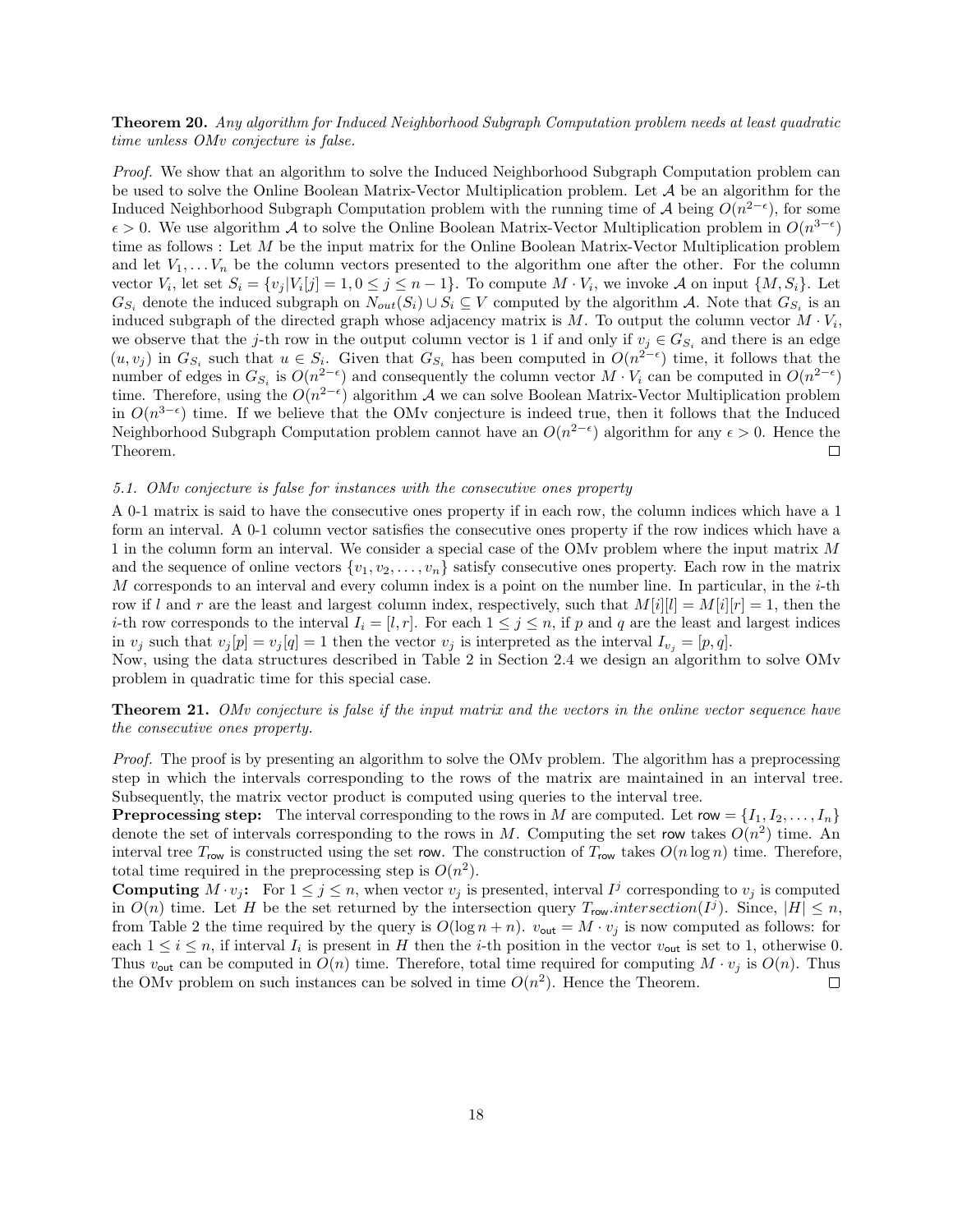#### References

- [1] H. A. Kierstead, W. T. Trotter, An extremal problem in recursive combinatorics, Congressus Numerantium 33 (143-153) (1981) 98.
- [2] M. Henzinger, S. Krinninger, D. Nanongkai, T. Saranurak, Unifying and strengthening hardness for dynamic problems via the online matrix-vector multiplication conjecture, in: Proceedings of the Forty-Seventh Annual ACM on Symposium on Theory of Computing, STOC, 2015, pp. 21–30.
- [3] D. O. Antonie Dutot, Frederic Guinand, Y. Pign, On the decentralized dynamic graph coloring problem, in: Complex Systems and Self Organization Modelling, 2007, pp. 259–261.
- [4] L. Ouerfelli, H. Bouziri, Greedy algorithm for dynamic graph coloring, in: Communications, Computing and Control Applications, 2011, pp. 1–5.
- [5] S. P. M. G. M. R. Scott Sallinen, Keita Iwabuchi, R. A.Pearce, Graph coloring as a challenge problem for dynamic graph processing on distributed systems, in: International Conference for High Performance Computing, Networking, Storage and Analysis, 2016, pp. 347–358.
- [6] R. L. Bradley Hardy, J. Thompson, Tackling the edge dynamic graph coloring problem with and without future adjacency information, in: In Journal of Heuristics, 2017, pp. 1–23.
- [7] M. Henzinger, P. Peng, Constant-time dynamic (∆+1)-coloring and weight approximation for minimum spanning forest: Dynamic algorithms meet property testing, CoRR abs/1907.04745 (2019).
- [8] S. Bhattacharya, F. Grandoni, J. Kulkarni, Q. C. Liu, S. Solomon, Fully dynamic (∆+1)-coloring in constant update time, CoRR abs/1910.02063 (2019).
- [9] S. Solomon, N. Wein, Improved dynamic graph coloring, in: 26th Annual European Symposium on Algorithms, ESA, 2018, pp. 72:1–72:16.
- [10] S. Bhattacharya, D. Chakrabarty, M. Henzinger, D. Nanongkai, Dynamic algorithms for graph coloring, in: Proceedings of the Twenty-Ninth Annual ACM-SIAM Symposium on Discrete Algorithms, SODA, 2018, pp. 1–20.
- [11] L. Barenboim, T. Maimon, Fully-dynamic graph algorithms with sublinear time inspired by distributed computing, in: International Conference on Computational Science, ICCS, 2017, pp. 89–98.
- [12] L. Barba, J. Cardinal, M. Korman, S. Langerman, A. van Renssen, M. Roeloffzen, S. Verdonschot, Dynamic graph coloring, in: Algorithms and Data Structures - 15th International Symposium, WADS, 2017, pp. 97–108.
- [13] L. Epstein, M. Levy, Online interval coloring and variants, in: Automata, Languages and Programming, 32nd International Colloquium, ICALP, 2005, pp. 602–613.
- [14] T. H. Cormen, C. E. Leiserson, R. L. Rivest, C. Stein, Introduction to Algorithms, Third Edition, Chapter 8, pages 191–192, 3rd Edition, The MIT Press, 2009.
- [15] M. C. Golumbic, Algorithmic graph theory and perfect graphs academic, second edition, chapter 4, page 92, New York (1980).
- [16] M. De Berg, O. Cheong, M. Van Kreveld, M. Overmars, Computational Geometry: Algorithms and Applications, chapter 10, pages 220–226, Springer, 2008.
- [17] T. H. Cormen, C. E. Leiserson, R. L. Rivest, C. Stein, Introduction to Algorithms, Third Edition, Chapter 10, page 236, 3rd Edition, The MIT Press, 2009.